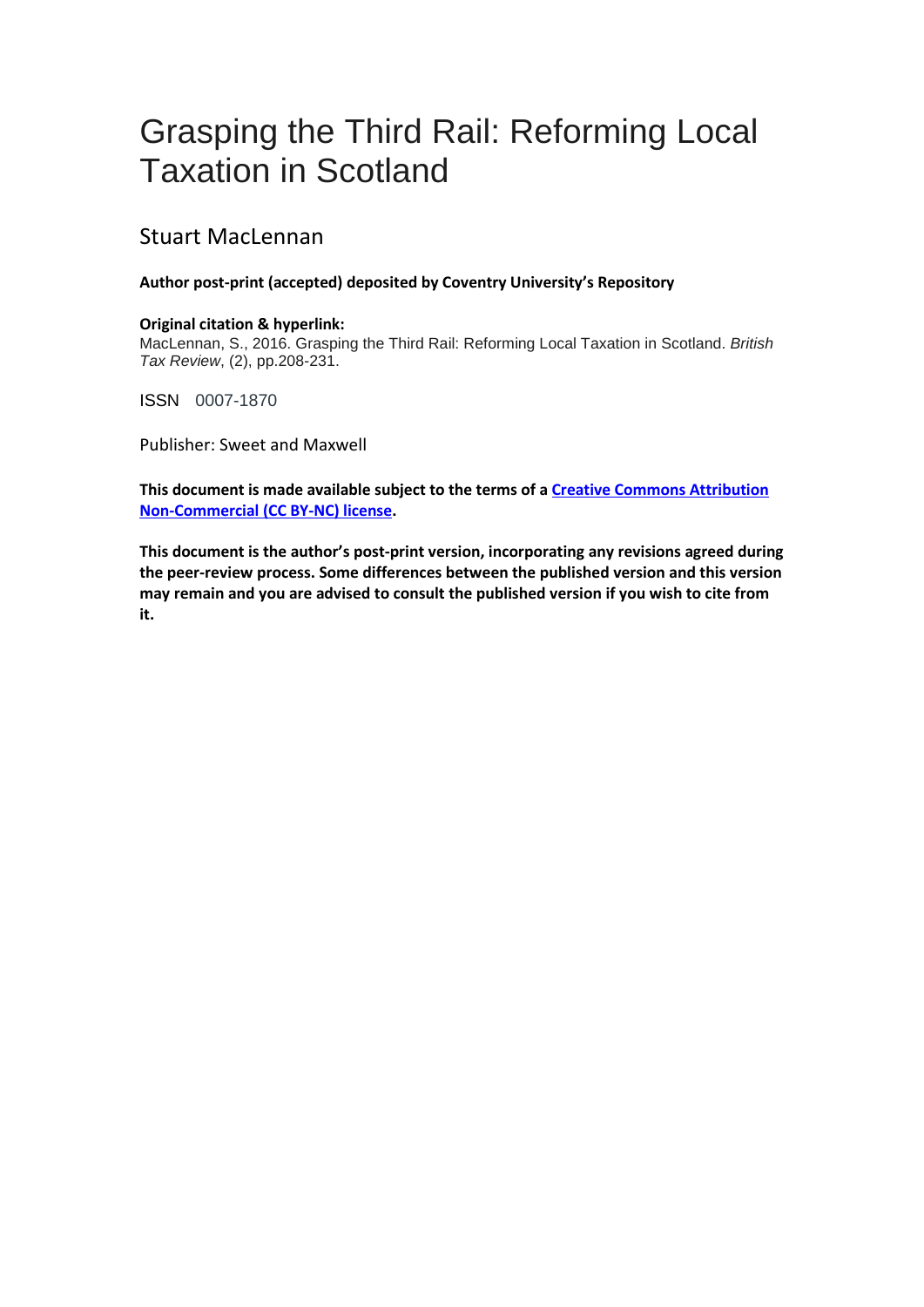## Grasping the Third Rail: reforming local taxation in Scotland

#### *Stuart MacLennan\**

Few taxes are popular, but even fewer have attracted such little support as the Council Tax. Since its creation by the Local Government Finance Act  $1992<sup>1</sup>$  the Council Tax has represented a compromise that was seemingly no one's first choice. That the Council Tax is unpopular should come as a surprise to no one. One reason for this unpopularity might be that Council Tax  $-$  like most property taxation  $$ is highly visible. 86% of all Income Tax is collected through  $PAYE$ , with National Insurance Contributions (NICs) being similarly collected at source. Value Added Tax (VAT) is not a 'payer pays' tax from the perspective of the consumer. For most people, therefore, the Council Tax is one of the few taxes they are asked to pay personally. This, according to Mirrlees,<sup>3</sup> can cause people to overestimate its importance. Another possible reason for the unpopularity of the Council Tax is that it is not buoyant – it does not rise automatically year-on-year. It is therefore necessary for local authorities to announce increases in the amount of tax they require people to pay in a way that is not necessary with, say, Income Tax (the amount people will have to pay will automatically increase when their earnings increase). A third reason might be that it is very definite, and allows people to make easy comparisons with the circumstances of others to determine whether or not they are getting a good deal. There's a very strong likelihood that someone will know how much their neighbour pays in Council Tax – however Income Tax payments remain largely private. Finally, there is evidence that suggests that people consider a tax that is levied according to assets, and not income, is unfair.<sup>4</sup>

This is not a uniquely Scottish phenomenon. Property taxes are a common instrument for financing local government services around the globe – and equally as commonly unpopular. Hayashi describes property taxes as being 'one of the most hated taxes in the United States', <sup>5</sup> while the introduction of such a tax in Ireland has proved hugely unpopular. Nonetheless, despite the seeming unpopularity of the Council Tax, policymakers nonetheless appear to be instilled with a profound reluctance to reform or replace it.

Conceptually, almost every form of taxation could be used at a local level. The prevailing international tendency is for sales taxes, income taxes, and property taxes, as well as services charges, to be used as an the instrument for financing local government. The EU-mandated system of Value Added Taxes precludes the use of sales taxes at anything other than a national level. The remaining options for local taxation primarily includes local income taxation, property taxation, and service charges (including a poll tax). The Council Tax is an unusual hybrid of these three options. It is in part a tax on property insofar as the liability to charge varies in accordance with the value of the property you occupy. It is in part a poll tax because it doesn't vary very much. And it is in small part

l

<sup>\*</sup> Assistant Professor, China-EU School of Law; Arthur Cox Research Scholar, Trinity College, University of 1 Hereafter "the Act."

<sup>2</sup> 2013-14 figure, HMRC, *Tax Receipts and National Insurance Contributions for the UK* (March 20, 2015) available at: *https://www.gov.uk/government/statistics/hmrc-tax-and-nics-receipts-for-the-uk* [Accessed April 6, 2015].<br><sup>3</sup> James Mirrlees, *Tax By Design* (London: IFS 2011), p383.

<sup>&</sup>lt;sup>4</sup> Lyons Inquiry into Local Government and Sir Michael Lyons, *Place-Shaping: a shared ambition for the future of local government* (London: TSO 2007).

*of local government* (London: TSO 2007). <sup>5</sup> Tax Foundation, *Property Taxes and their Limits: Special Report No. 166: How do American feel about taxes today?* (2009) available at: *http://taxfoundation.org/sites/default/files/docs/sr166.pdf* [Accessed February 23, 2015].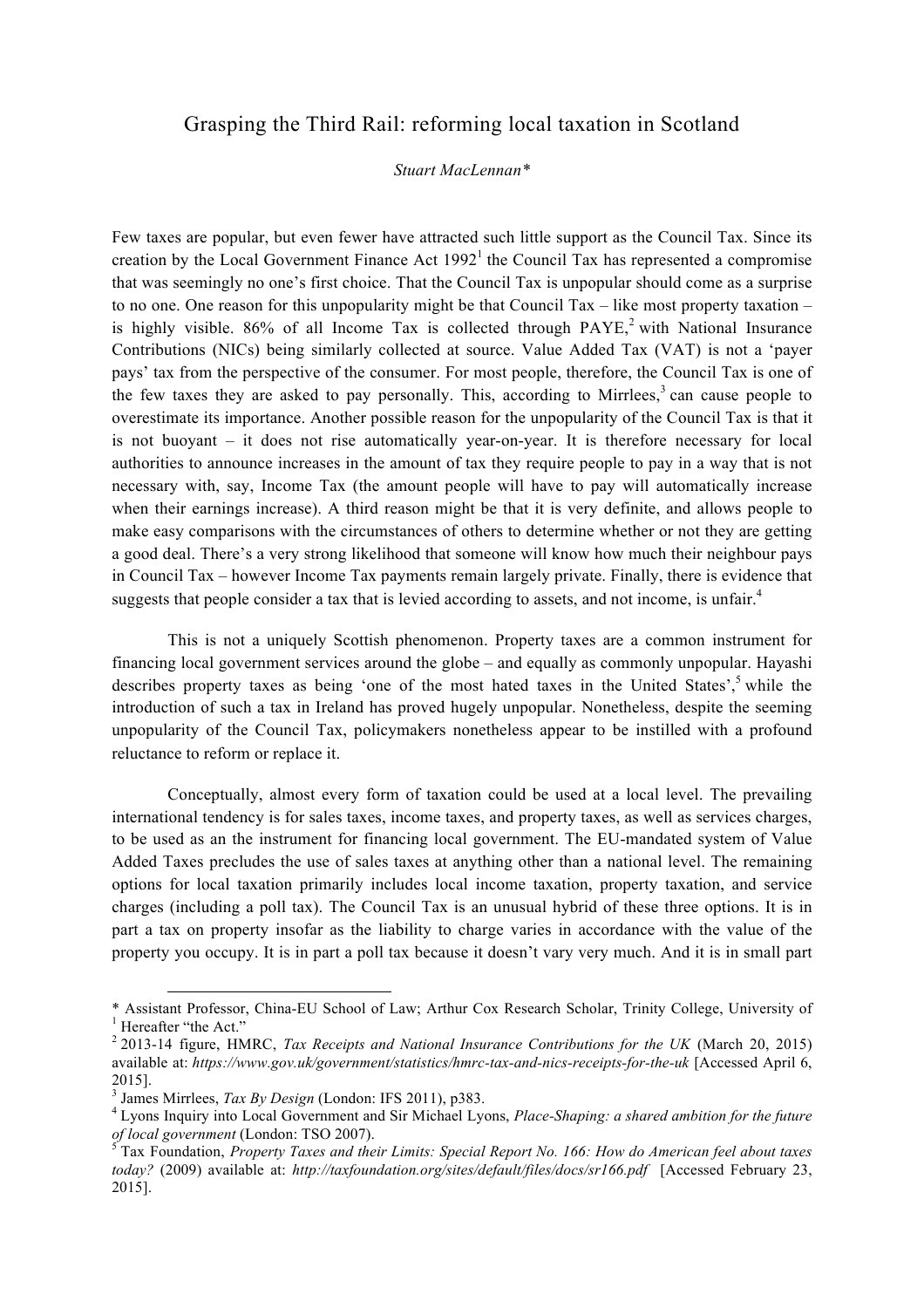an income tax insofar as the income level of the taxpayer is reflected in the availability of Council Tax Reduction (formerly Council Tax Benefit) to low earners.

All taxation is a conduit through which money flows – from persons (natural or legal) to government. The nature and structure of the taxation conduit therefore affects both the contribution of the taxpayer, and the receipts (and, therefore, expenditure) of government. Attempts at reforming local government finance are often highly concerned with government receipts and expenditure, with the effects at the contribution-end a secondary consideration. <sup>6</sup> In the 1980s, the Thatcher Government's reforms were primarily concerned with limiting local government expenditure, $\frac{7}{1}$  while more recent reviews have been concerned with providing adequate finance to meet higher levels of service provision and increasing costs.<sup>8</sup>

In 2015, the Scottish Government mandated a commission (hereafter "Local Tax Commission") to review local government finance in Scotland.<sup>9</sup> This is not the first such review that has taken place in the United Kingdom, or indeed Scotland, since the inception of the Council Tax.<sup>10</sup> The Local Tax Commission's final report reaches the unsurprising conclusion that local taxation is in need of reform, but does not recommend any single alternative to the present system, highlighting that "[t]here is no one ideal local tax".<sup>11</sup> The Local Tax Commission does, however, recommend that "any" reform of local tax has to include recurrent tax on domestic property",  $\frac{12}{12}$  while acknowledging the need for progressivity. It also supports the broadening of the local tax base to include some devolution of income, albeit with some dissent, provided that such devolution proves feasible. This article therefore seeks to make proposals within the framework set out by the Local Tax Commission.

In March 2016, the First Minister, Nicola Sturgeon, outlined the Scottish Government's proposals for reforming the Council Tax, which largely amounts to slightly increasing the rate for higher bands, ending the Council Tax freeze, but capping the amount that local authorities can increase Council Tax by  $3\%$  annually.<sup>13</sup> Such modest proposals are a far cry from the SNP's previous policy of scrapping the Council Tax and replacing it with a local income tax. This is the strongest

<sup>&</sup>lt;sup>6</sup> As Wilson and Game point out, throughout all of the reforms to local taxation in the 80s and 90s, "from the narrow viewpoint of a council's annual budget process, the key decisions remained essentially the same." See David Wilson and Chris Game, *Local Government in the United Kingdom*, 5<sup>th</sup> edn (London: Palgrave 2011) pp. 223-224.<br><sup>7</sup> Peter John, "Central-local government relations in the 1980s and 1990s: Towards a policy learning approach"

<sup>(1994) 20</sup> Local Government Studies 412.

 $8$  For example, the remit of the Scottish Government's Local Tax Commission "to identify and examine alternative systems of local taxation that would deliver a fairer system of local taxation to support the funding of services delivered by local government." See, Scottish Government, *Commission on Local Tax Reform* (February 2, 2015) available at: *http://news.scotland.gov.uk/News/Commission-on-Local-Tax-Reform-162f.aspx* [Accessed October 6, 2015].

<sup>&</sup>lt;sup>10</sup> Neil McIntosh, *Moving Forward: Local Government and the Scottish Parliament: the Report of the Commission on Local Government and the Scottish Parliament* (London: HMSO 1999); Lyons, above; Sir Peter Burt, *A Fairer Way*: Report of the Local Government Finance Review Committee (London: HMSO 2006).

<sup>&</sup>lt;sup>11</sup> Commission on Local Tax Reform, *Just Change: A New Approach to Local Taxation* (Edinburgh: Commission on Local Tax Reform 2015) p. 83. One explanation for the failure of the Commission to produce specific proposals might be the largely partisan nature of the membership of the Commission, when compared to previous inquiries.<br> $^{12}$  Above fn. 12, pp. 26.

<sup>&</sup>lt;sup>13</sup> Scottish Government, *Council Tax Reform* (2016) available at: *http://news.scotland.gov.uk/News/Council-taxreform-2347.aspx* [accessed on March 15 2016].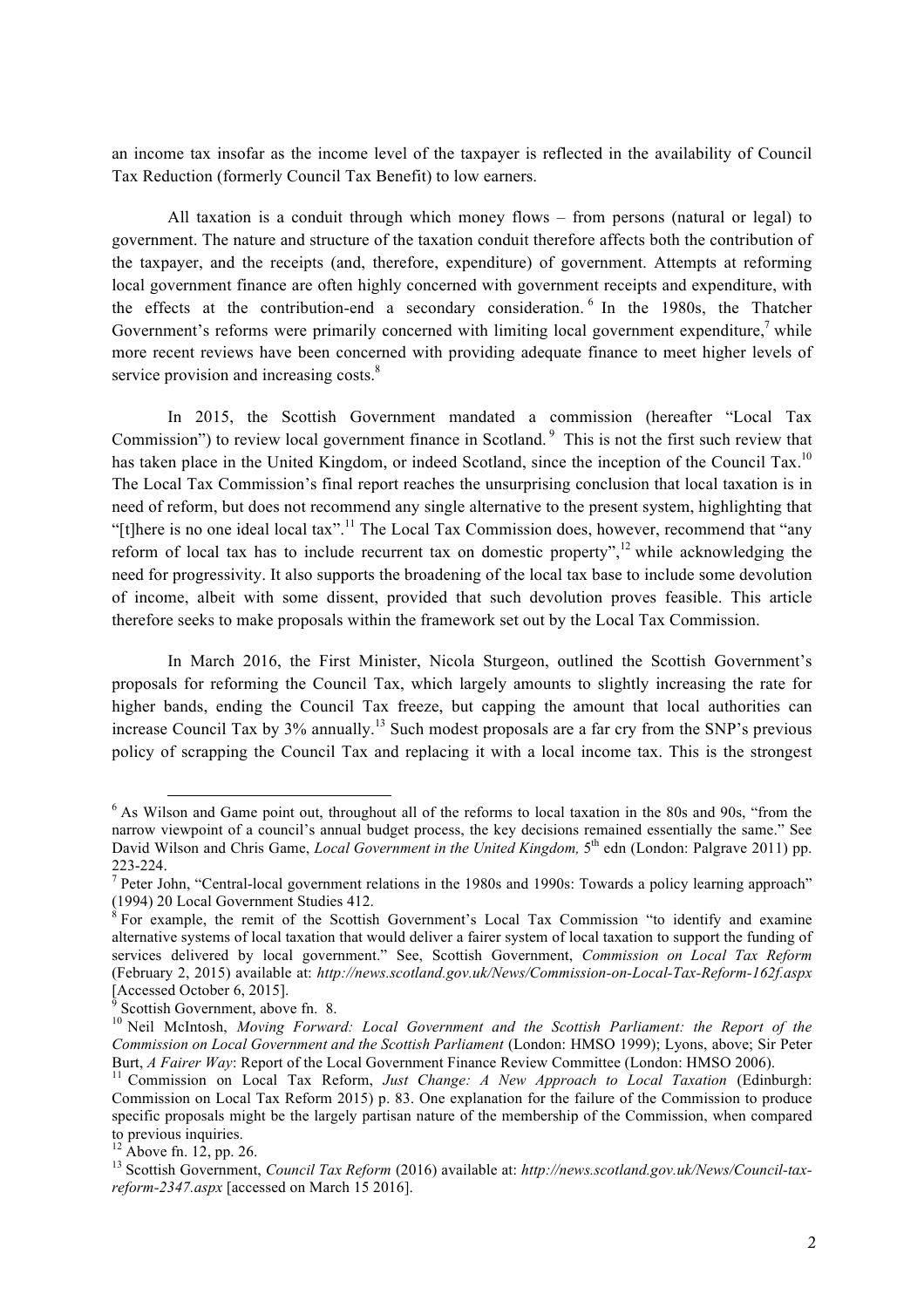indication yet that the most likely future for local taxation is reform within the framework of the Council Tax, rather than its wholesale replacement.

This article considers the role that Council Tax plays in contributing towards local government revenue, with a particular emphasis on the method and manner of taxation upon individuals, rather than the level of receipts by local government.

Previous reforms of local government finance have often included consideration of nondomestic rates as well as the grants system. However, it is possible to isolate consideration of the method and manner local residents' contribution to local government finance, without necessarily considering the overall quantum of that contribution, or its interaction with other contributors to local government funds.<sup>14</sup> This article will limit its consideration to the contribution made by residents to local government funds. It therefore excludes consideration of non-domestic rate income, charges and fees, and government grants to the overall revenue of local authorities. This creates an inevitable bias in favour of more cautious and less radical reform although, as is discussed below, this approach better reflects the prevailing political sentiment among policymakers.

## **Part I: Local taxation and local accountability**

#### *The need for autonomous revenue streams*

Local autonomy is not an a priori good. While the overwhelming majority of developed countries have advanced and often complicated systems of local government, there are some – such as Ireland – where local government is comparatively powerless. This notwithstanding, however, successive governments of all political hues have felt it necessary to display some deference to localism – even if only rhetorically. However, there has always been a small minority of political actors who are unashamedly in favour of centralisation. These "honest centralisers", as McLean describes them, do not disguise their disdain for local autonomy.<sup>15</sup> In the view of the honest centraliser, according to McLean,

the role of a progressive government is to enforce uniform progressive policy throughout the country. Local authorities either agree with this, in which case they are redundant, or disagree, in which case they should be abolished.<sup>16</sup>

Honest centralisers can be found in the Jacobin tradition in France, or in the Labour governments of the mid-20th century. However, the practice of successive governments with respect to the powers and functions of local government has been to give with one hand while taking-away with the other, with the prevailing movement of competence being away from local government towards the centre – notwithstanding the any rhetorical deference to localism.<sup>17</sup>

<sup>&</sup>lt;sup>14</sup> The transition from Community Charge to Council Tax is an example of such a reform. While the introduction of the Charge was accompanied by the nationalisation of Non-Domestic Rates and reforms to central government grants; the transition to the Council Tax concerned only the contribution made by local taxpayers.

<sup>&</sup>lt;sup>15</sup> Iain McLean, "Can Local Taxation be Progressive?" (2005) 12 Public Policy Research 111, 113.<br><sup>16</sup> McLean, above, 111.<br><sup>17</sup> Wilson and Game, above fn. 6, pp. 22-23.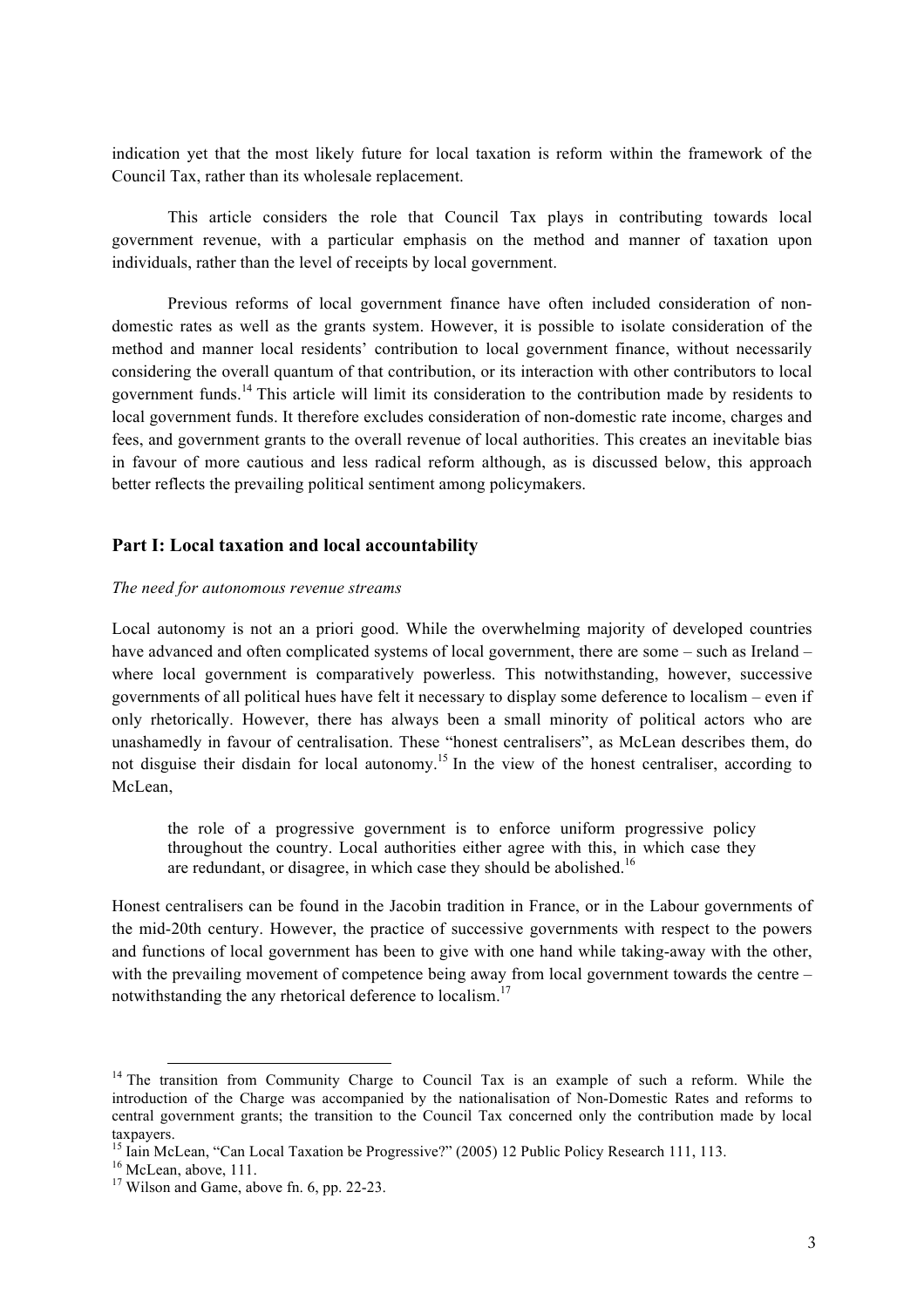Revenue expenditure by local government in Scotland is primarily funded from three sources: grants from central government; local taxation (Council Tax and Non-Domestic Rates); and sales, fees, and charges for services. Of these sources, grants from central government make-up by far the largest source of local authority income.<sup>18</sup>

Central government grants come in both hypothecated and unhypothecated form. Hypothecated grants are grants which must be used for a specific purpose, while unhypothecated grants allow local authorities to decide how to spend the money. The prevailing trend in local government finance throughout the late 20th century was for grants to come in hypothecated form. In recent years, however, we have seen a shift away from formally hypothecated grants to a system of general grants. The "Concordat" between the Scottish Government and Scottish local authorities (acting through COSLA) was lauded for removing ring fencing from most of the central government grant. The Concordat concluded that

this package, which to be considered as a whole, is both ambitious and groundbreaking. It represents a fundamental shift in the relationship between the Scottish Government and local government, based on mutual respect.<sup>19</sup>

However, in-keeping with the practice of giving with one hand and taking-away with the other, the Concordat had a profound impact on the fiscal autonomy of local authorities, by requiring councils to freeze Council Tax at 2007-08 levels. Furthermore, though the Concordat removed *specific* ring fencing, the Scottish Executive (as it then was) sought to replace many of these controls with a package deal – local government agreed to deliver many of the Executive's policies, including on class sizes, pre-school places, and police numbers.<sup>20</sup>

#### *Accountability*

Local taxation greatly enhances local accountability, by compelling local authorities to justify its spending choices to the electors from whom they raise revenue. Where the levels of expenditure bear little correlation to levels of taxation, invariably, the link between decisions of voters and decisions of representatives will be weakened. That is not to say that absent revenue raising powers bodies will lack any accountability.

While the Burt Commission was firmly of the opinion that the existence of local tax-raising powers is an essential element of accountability,<sup>21</sup> their report cited the Scottish Parliament and Executive as evidence that fiscal autonomy is not necessary for a body to be accountable. However, the report qualifies this conclusion, adding that

[s]hould the case for fiscal reform for the Scottish Parliament become compelling, then we accept that with it might come a stronger argument in favour of tax-raising powers for local authorities.<sup>22</sup>

<sup>&</sup>lt;sup>18</sup> Scottish Government, *Scottish Local Government Financial Statistics 2013-14* (April 16, 2015) available at:<br>http://www.gov.scot/Resource/0048/00481380.pdf [Accessed October 6, 2015].

<sup>&</sup>lt;sup>19</sup> Scottish Executive, *Concordat between the Scottish Government and local government* (November 14, 2007) available at: *http://www.gov.scot/resource/doc/923/0054147.pdf* [Accessed October 6, 2015], p7.<br><sup>20</sup> Scottish Executive, above.<br><sup>21</sup> Burt, above fn. 10, p41.<br><sup>22</sup> Burt, above.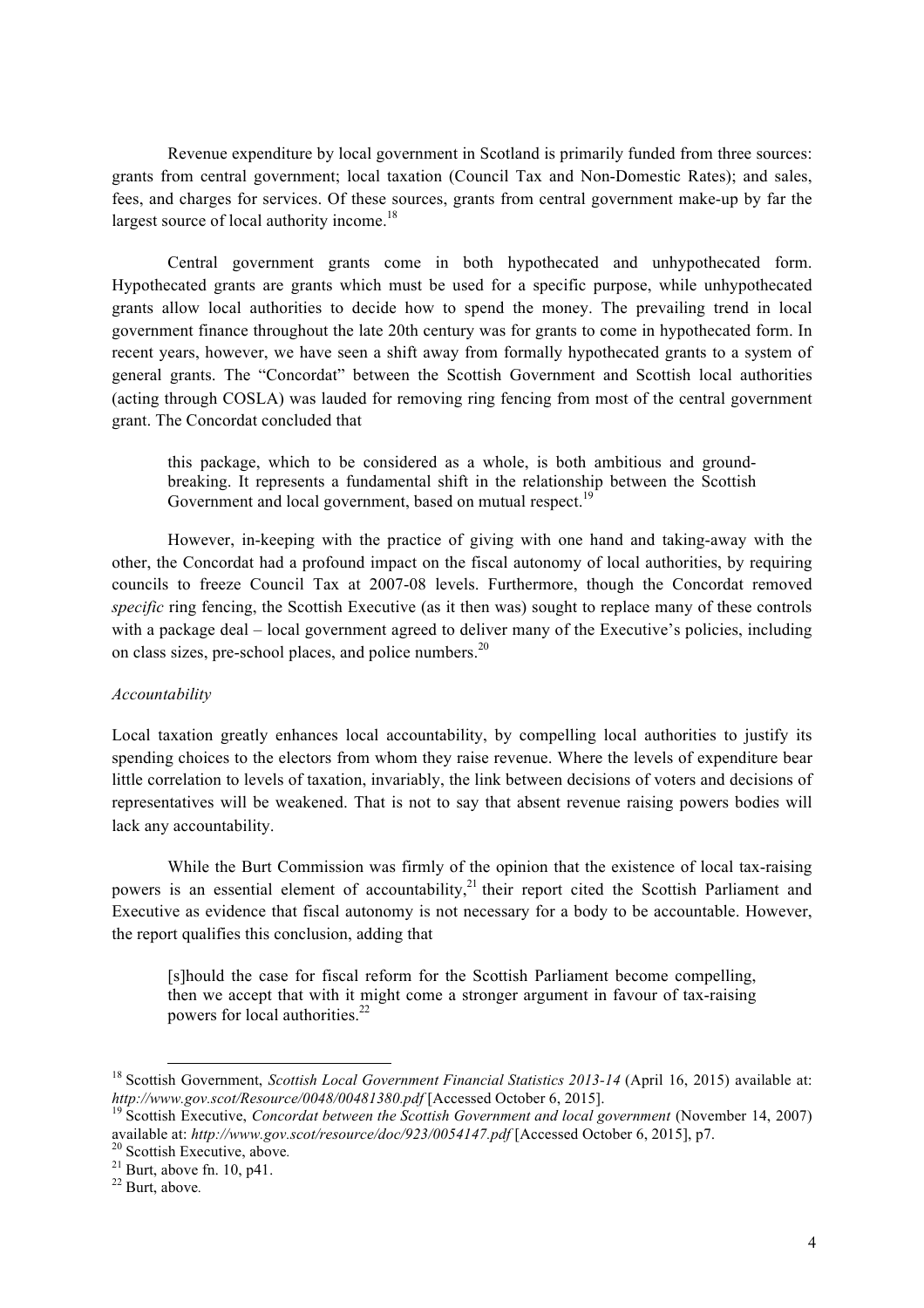Given that fiscal autonomy has been the central issue in consideration of further devolution – with accountability frequently cited as one of the main reasons for further such devolution<sup>23</sup> – then it is submitted that the Burt Commission's qualification has been met. There is a logical inconsistency in; on the one hand, seeing fiscal autonomy as essential for the accountability of the Scottish Parliament and Government; but not so necessary where local government is concerned.

Layfield notes that we have not yet decided how much local autonomy we actually want. $24$ The effluxion of time appears to have done little to clarify this. There appears to be a considerable appetite in Scotland, generally, for both greater local autonomy as well as greater redistribution. However, there is a tension inherent in these two positions.

Local authorities possessed of only a single autonomous revenue stream are comparatively unusual in an international context. Local government in Japan has control over income, sales, and business taxes; as well as, inter alia, taxes on motor vehicles, tobacco, and hot springs. The Mayor of New York has at his disposal four major taxes – on property, personal and corporate income, and sales – as well as a litany of smaller taxes and duties. While a hot-tub tax might not be the most fruitful source of revenue for Scottish local authorities, the availability of such options, according to Hambleton, compares favourably with the UK,

where the council has only one tax - generating a small fraction of revenue spending. And, incredibly, even that is subject to capping by central government. Effective local leadership cannot be expected to prosper in such a constrained setting.<sup>25</sup>

It was noted in the introduction to this article that the Council Tax is a highly visible tax. The Community Charge was designed to allow taxpayers to make easy comparisons between themselves and residents in other authority areas. The fact that such comparisons are also quite easy with respect to the Council Tax is no mere accident. The use of Band D properties as the benchmark seems to confirm this. This might explain why in the 15 years that Councils were setting their own Council Tax rates very little variance emerged between them. It appears that a degree of gaming may have taken place between authorities, with local government in Scotland behaving much like an oligopoly. Rather than competing with each other to levy the lowest Council Tax – as Margaret Thatcher envisaged would happen under the Community Charge – local authorities appear to have done quite the opposite. If this was indeed the case, then the discretion enjoyed by local authorities in setting their own Council Tax is actually quite limited.

In any case, the discretion that authorities had over their rate of Council Tax has been effectively eliminated by the Scottish Government's Council Tax Freeze policy. Since the SNP came to power in Scotland in 2007, Council Tax has been frozen at 2007 rates across all local authorities.<sup>26</sup> Though initially intended as a temporary measure, before the abolition of the Council Tax and its

<sup>&</sup>lt;sup>23</sup> The Smith Commission, Report of the Smith Commission for further devolution of powers to the Scottish Parliament (Smith Commission, 2014).<br><sup>24</sup> FHB Lavfield, Local government finance: Report of the Committee of Inquiry (HMSO, 1976).

<sup>&</sup>lt;sup>25</sup> Robin Hambleton, "Modernising political management in local government" (2000) 37 Urban Studies 931.<br><sup>26</sup> In 2016, a number of local authorities, most notably The Moray Council, explored defying the Scottish Government's Council Tax freeze, however, in the face of Scottish Government threats to withhold government grants, these authorities ultimately backed down. See Press and Journal, *Moray Council scraps plans to increase council tax* (February 2, 2016) available at: *https://www.pressandjournal.co.uk/fp/news/moray/821884/moraycouncil-scraps-plans/* [accessed March 20, 2016].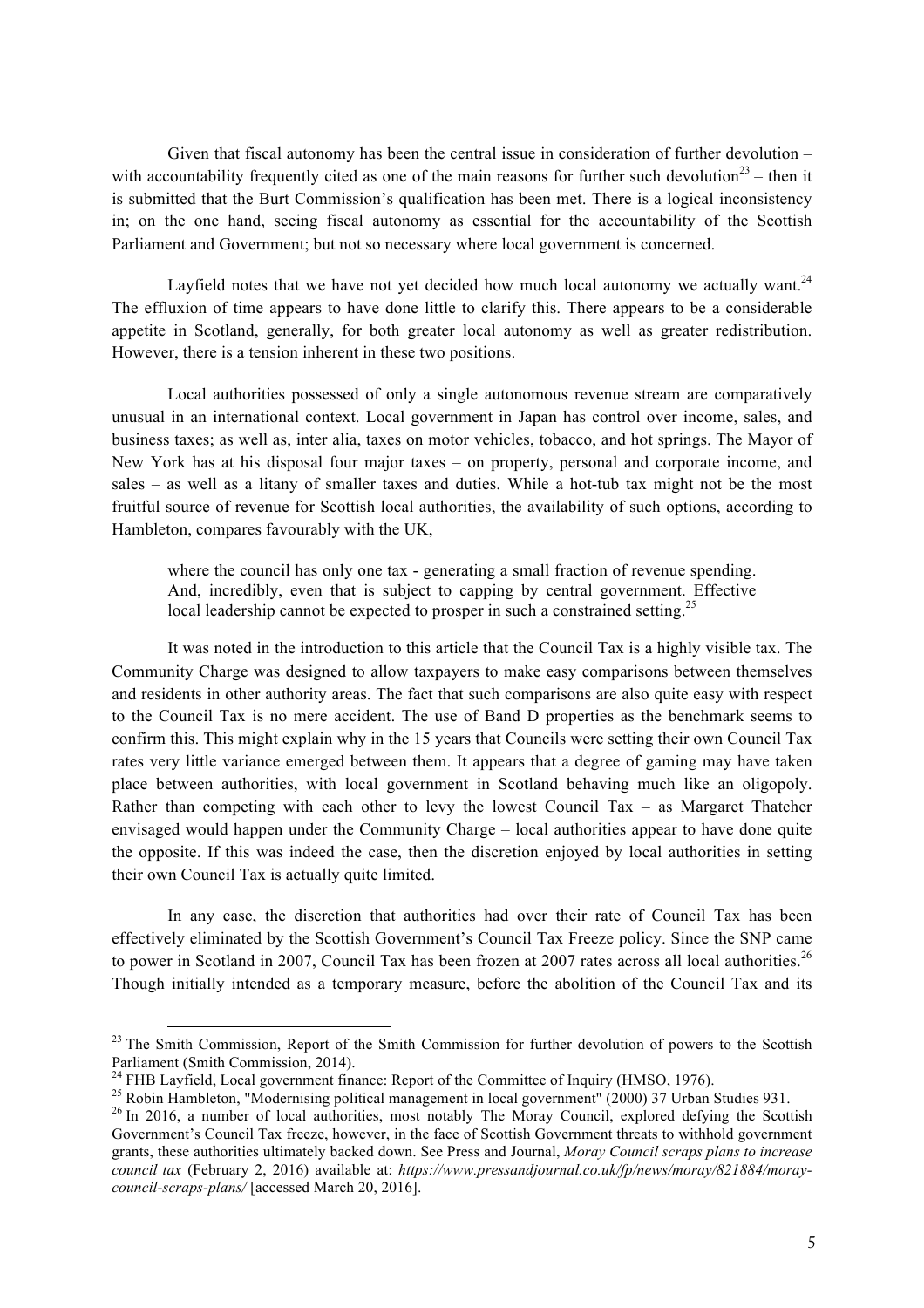replacement with a local income tax, the Council Tax continues to be frozen at 2007 levels.<sup>27</sup> The effects of this policy are obvious: local government taxation and expenditure prescribed almost entirely by central government; with the amount of real-terms revenue being raised by authorities gradually being eroded by the effects of inflation.

## *Fairness*

One of the most frequent criticisms of the Council Tax in political discourse is that is it "unfair". However, there appears to be little commonality as to what critics of the Council Tax consider to be "fair".

Historically, two competing theories have monopolized discourse on a community's justification for levying taxes: the benefit theory; and the ability-to-pay theory.

The justification for the ability-to-pay theory is usually based on some form of sacrifice. Kendrick proposes three forms of sacrifice theory: the equal sacrifice theory; the proportional sacrifice theory; and the least-sacrifice theory.<sup>28</sup> Such theories can be said to be communitarian – through our personal loyalty to a political community, we are obliged to make a form of sacrifice for the benefit of that community.

Under the befit theory of taxation, a state's jurisdiction to tax is justified as being a *quid pro quo* exchange for benefits received from the state. While Mr Justice Holmes' now famous refrain, "taxes are what we pay for civilized society",  $29$  is perhaps the most well-known espousal of what Dodge describes as a contractrarian principle of taxation<sup>30</sup>; it is most certainly not the first. Mill conceived a theory of taxation based upon specific benefits any particular person received from the state,<sup>31</sup> although he discounted such a theory on the basis that it would likely result in the poor paying more than the rich. This theory, however, rested upon a narrow definition of benefit.

Modern understandings of the concept of benefit are altogether broader. The benefit received from the state is not defined, nor particularly quantifiable. Here, the benefit includes the maintenance of a system of laws and norms that facilitates the individual's economic wellbeing.<sup>32</sup> This broad definition of benefit legitimizes, as Dodge describes,

not only taxes, but also government and civil society itself. Here the concept of benefit binds taxation to the core role of government. Crucially, the benefit concept is here diffuse, indivisible, and nonallocable, as opposed to being an aggregation of assorted government activities and programs that inure differentially to various taxpayers and groups thereof. $33$ 

<sup>&</sup>lt;sup>27</sup> The Scottish Government has announced that the Council Tax freeze will end in 2017, though rises will be capped at  $3\%$  annually. See Scottish Government, above fn. 13.

<sup>&</sup>lt;sup>28</sup> M. Slade Kendrick, "The Ability-to-Pay Theory of Taxation" (1939) 29 American Economic Review 92.<br><sup>29</sup> Mr Justice Holmes (dissenting), *Compania General de Tabacos v Collector* (1927) 275 U.S. 87, at 100.<br><sup>30</sup> Joseph

Principles" (2005) 58 Tax L. Rev. 399.

<sup>&</sup>lt;sup>31</sup> John Stuart Mill, *Essays on Some Unsettled Questions of Political Economy*, 2<sup>nd</sup> edn (London: Longman,1874).<br><sup>32</sup> Deborah A. Geier, "Time to Bring Back the 'Benefit' Norm?" (2004) 33 Tax Notes International 899.<br><sup>33</sup> Dodge, above fn. 30, 402.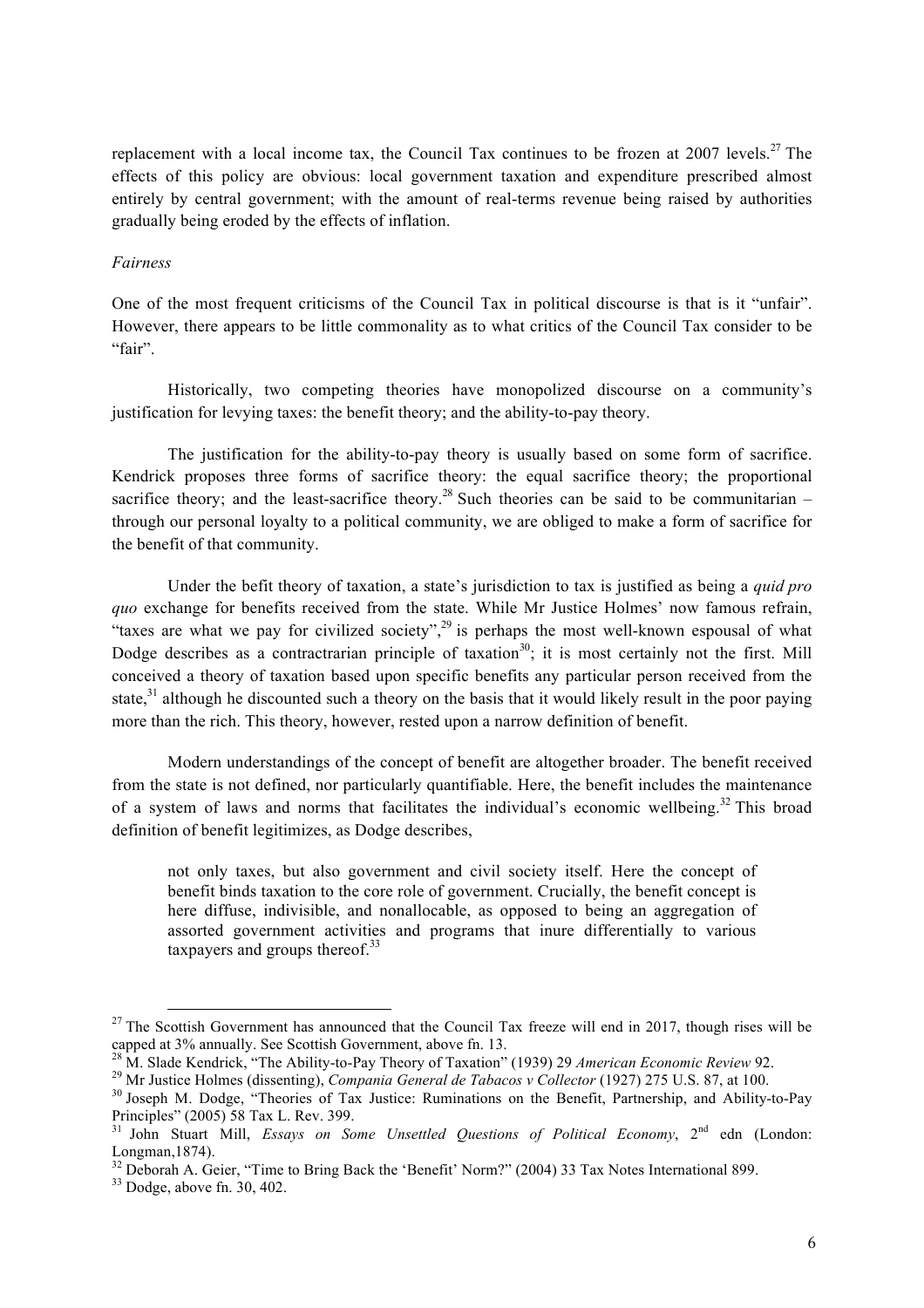Both of these approaches to taxation are evident in discussions on local taxation. Margaret Thatcher considered the Rates to be grossly unfair. Her motivation for scrapping them is said to have been inspired by the plight of the "old ladies of Morningside living in six-bedroomed family houses who had no children at home and only had their bins emptied once a week."<sup>34</sup> As a tax on property ownership, her Ministers saw little that was just in concentrating the financing of local services in the hands of a comparatively small number of people who consumed very little in the way of local services. It certainly did not sit well with Thatcher's desire to encourage a "property owning democracy".<sup>35</sup> Her solution to this was a poll tax. The rationale behind this poll tax was along the lines that as most people, regardless of the size of their properties or levels of income, consumed roughly the same amount of local services, they should all contribute equally to the provision of these services. Everyone paying equally for services consumed roughly equally was, in the mind of Thatcher, fair. This conception of fairness corresponds considerably to the benefit theory of taxation – albeit with a somewhat narrow definition of benefit.

History recalls that large swathes of the population did not agree with Margaret Thatcher's conception of fairness. Public discontent over the Community Charge was remarkable – inciting levels of public unrest seldom seen in British society. The source of their disquiet over the Community Charge was that it was, in their opinion, unfair. Under their conception of fairness, the charge was unfair because everyone paid the same, regardless of income – it took no account of individuals' ability to pay.

Upon John Major's accession to the Premiership, Michael Heseltine was appointed Secretary of the State for the Environment, with a special mandate to formulate a replacement for the Community Charge, and to do so quickly. Heseltine had to balance the concerns of those who, on the one hand, felt that the burden of financing local services fell disproportionately on a few people who consumed very little of them; with those who felt that the tax should take account of the means of the payer. The result was the Council Tax compromise.

Intuitively, a tax based on the value of the property you occupy should correspond considerably to means. This seems obvious: people with more money live in nicer houses than people with less money. However, at the same time, an unlimited tax based solely on the value of your property would suffer from the same defect that many saw in the rates – that burden of financing local services would fall far more heavily on a relatively small number of people. To those who favoured the benefit approach to taxation, this was unfair. A degree of banding and capping was therefore deemed necessary in order to flatten the progressivity of that tax. The effect of this banding is that, before the application of Council Tax Benefit, people in lower income groups pay more as a proportion of their income in Council Tax than higher income groups. Relative to income, the Council Tax is regressive.

#### *Residence as a suitable basis for local taxation*

At an international level, we allocate the jurisdiction to tax employment income, for example, to the jurisdiction in which the income is earned.<sup>36</sup> This makes particular sense under the benefit theory of

<sup>&</sup>lt;sup>34</sup> David Butler, et al., Failure in British Government: the politics of the poll tax (Oxford: OUP 1994) pp. 63-64.<br><sup>35</sup> Amit Ron, "Visions of Democracy in 'Property-Owning Democracy': Skelton to Rawls and beyond" (2008)

<sup>29</sup> History of Political Thought 89.  $^{36}$  On the basis that the jurisdiction which supplies the employment should have the right to tax it.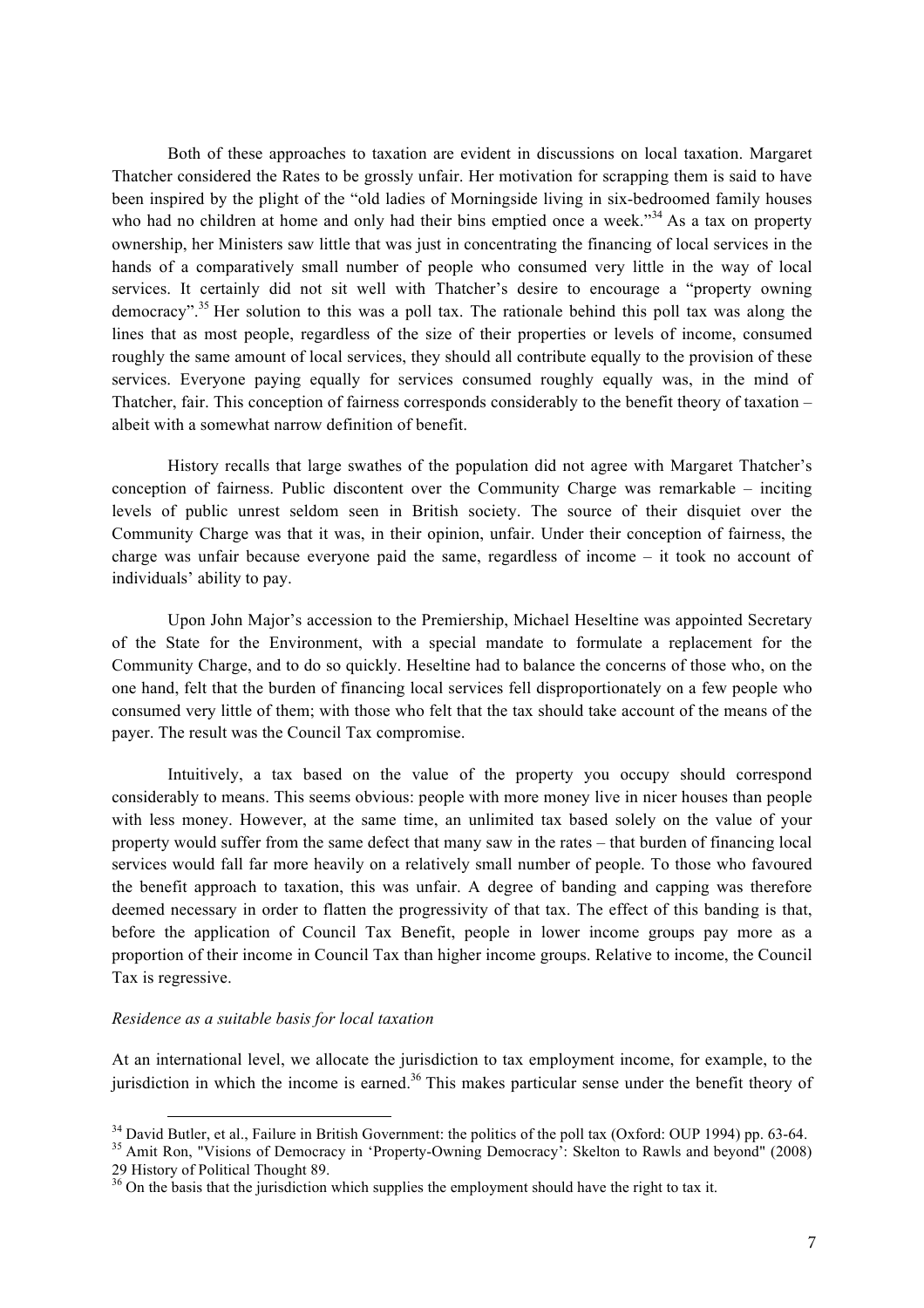taxation – the jurisdiction that creates the economic environment in which the employment is carried out enjoys the jurisdiction to tax that income. If that principle were to be applied to domestic taxation at a local level – and it is arguable that there is no good reason why it shouldn't – then local income taxes should be payable in the local authority in which a taxpayer works, rather than the local authority in which he or she resides.

However, the benefits derived from local government are normally derived from their consumption of services, which for most people takes place not where they work, but where they reside. Norregaard argues that "property values to some degree reflect services supplied by local governments, strengthening the argument that it is reasonable for this base to be tapped to finance local activities."<sup>37</sup> This is, of course, not universally and unequivocally the case. Obviously, nonresidents who work in a local authority area still benefit from the provision of public roads and footpaths, cleansing and environmental services, and an economic climate to which local government undoubtedly contributes. On this basis, it makes sense for local authorities to be able to tax nondomestic properties as well, which is undoubtedly one of the key rationales for non-domestic rates.<sup>38</sup>

Furthermore, if one of the primary justifications for local taxation is local accountability then taxation anywhere other than at the place of residence makes little sense. With the exception of elections to the City of London Corporation, and Business Improvement District (BID) referendums, voting franchises in the United Kingdom are based entirely upon individuals in their place of residence.

Therefore, if taxation of income makes most sense in the place it is earned, and local taxation makes most sense at the location of residence, income appears to be an entirely unsuitable basis to tax at a local level. This leaves property taxes and consumption taxes as suitable potential candidates for local taxation.

#### *Council Tax in the context of the tax system*

It is a generally accepted principle of tax optimisation theory that efficient tax systems favour a broader base with a lower rate over a narrow base with higher rates.<sup>39</sup> The rationale is that lower rates reduce incentives to alter behaviour, while a broader base reduces opportunities to gain a tax benefit from altering behaviour. In this respect, poll taxes are the least distortive and most efficient form of taxation, however, for reasons of contemporary political history this paper does not advocate a return to any such system.

Property taxation is a useful tool for broadening the tax base. At present, a number of taxes on property presently exist in the UK. These include Capital Gains Tax, Stamp Duty Land Tax, Inheritance Tax, and Council Tax. However, with the exception of Council Tax, all of these taxes require some kind of transaction to take place.<sup>40</sup> The Council Tax is, therefore, the only tax on static property presently in operation in the UK.

 <sup>37</sup> J. Norregaard, *Taxing Immovable Property: Revenue Potential and Implementation Challenges* (Washington, D.C.: International Monetary Fund 2013) p. 15.<br> $38$  And, arguably, supports the case for the de-nationalisation of non-domestic rates revenue.

<sup>&</sup>lt;sup>39</sup> W. Bradley Hilreth and J.A. Richardson, *Handbook on Taxation* (Boca Raton: CRC Press 1999) p.23.<br><sup>40</sup> It should be noted that certain trusts are liable to a charge to Inheritance Tax on the total value of relevant trust property every ten years, Inheritance Tax Act 1984 s.66.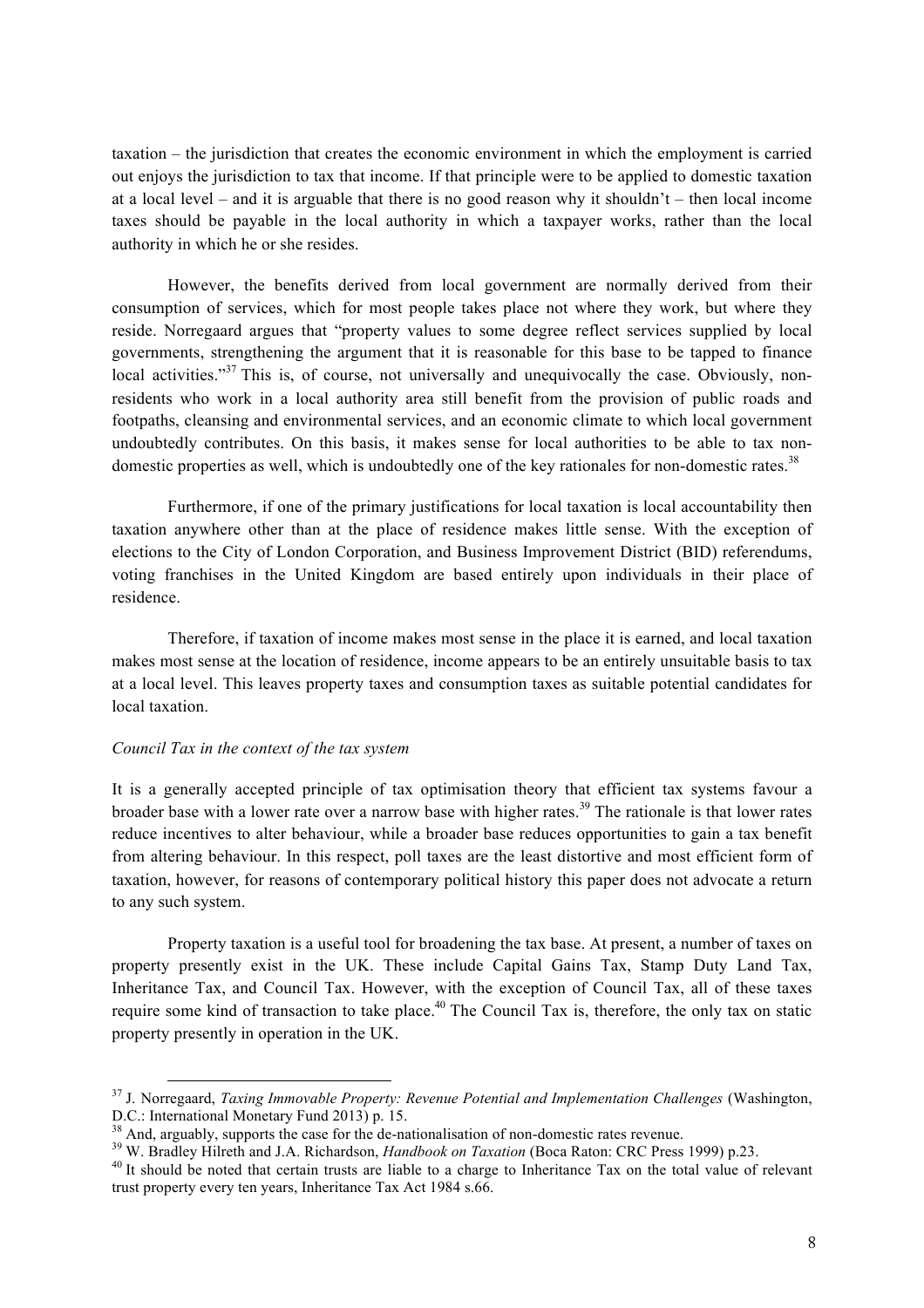Furthermore, there is a considerable body of evidence that property taxes are amongst the most efficient taxes in existence.<sup>41</sup> The OECD's empirical research confirms that property taxes are, in general

more efficient than other types of taxes in that their impact on the allocation of resources in the economy is less adverse. This is because these taxes do not affect the decisions of economic agents to supply labour, to invest in human capital, to produce, invest and innovate to the same extent as some other taxes.<sup>42</sup>

It follows from this that a tax on land alone (and not what's built on it) is therefore even more efficient. As the amount of land is fixed, taxing it cannot affect supply. It is further arguable that taxing land alone creates additional economic efficiencies in encouraging efficient utilisation of land assets.<sup>43</sup> However, there exist considerable difficulties in disaggregating the value of land from that which is built upon it, in particular where a considerable amount of time has elapsed from the point of development to the point of assessment. Furthermore, the value of land will inevitably be affected by the amenities and built environment surrounding it. It is perhaps unsurprising therefore that, notwithstanding the economic attractiveness of taxing land over property, the prevailing preference in international practice is for property taxes over land taxes.

## **Part II: Operation of the Council Tax**

## *Legal basis for the Council Tax*

The legal basis for the Council Tax in Scotland can be found in Part II of the Act. The tax is payable in respect of dwellings, $44$  and the incidence of the tax falls primarily upon occupiers of dwellings under s75 of the Act. The Council Tax (Liability of Owners) (Scotland) Regulations 1992 (as amended) prescribe a number of circumstances in which owners, and not occupiers, of properties will be liable to pay the Tax.<sup>45</sup> The tax is chargeable daily, and is only payable by the occupiers on those days in which he occupies the property. A discount of 25%, or a percentage specified by the Secretary of State, is to be applied to properties with a single chargeable occupier. Persons are to be disregarded for the purposes of the discount where they are prisoners or certain other detainees, severely mentally impaired, children, students, patients of hospitals or care homes, carers, and homeless persons in temporary accommodation. <sup>46</sup> Further discounts are available under the Council Tax Reduction (Scotland) Regulations 2012.

The first step in calculating the tax is the determination of a property's value on 1 April 1991. s84 of the Act requires that the assessor for each council compiles and maintains a valuation list showing each dwelling existing in the local authority's area, as well as the Council Tax band applicable to each dwelling.

 <sup>41</sup> See, R. Bahl, J. Martinez-Vasquez, and J. Youngman (eds.), *Making the Property Tax Work* (Cambridge, Massachusetts: Lincoln Institute of Land Policy 2008); OECD, *Tax Policy Reform and Economic Growth*  (Paris: OECD Publishing 2010).<br><sup>42</sup> OECD, above fn. 41, p. 118.

<sup>43</sup> OECD, above fn. 41, p. 118.<br>  $^{43}$  OECD, above fn. 41, p. 118.<br>  $^{44}$  Local Government Finance Act 1992 s.72.<br>  $^{45}$  Such circumstances include residential care homes, resident staff, and houses in multiple occupati bedsits).

<sup>&</sup>lt;sup>46</sup> Schedule 1.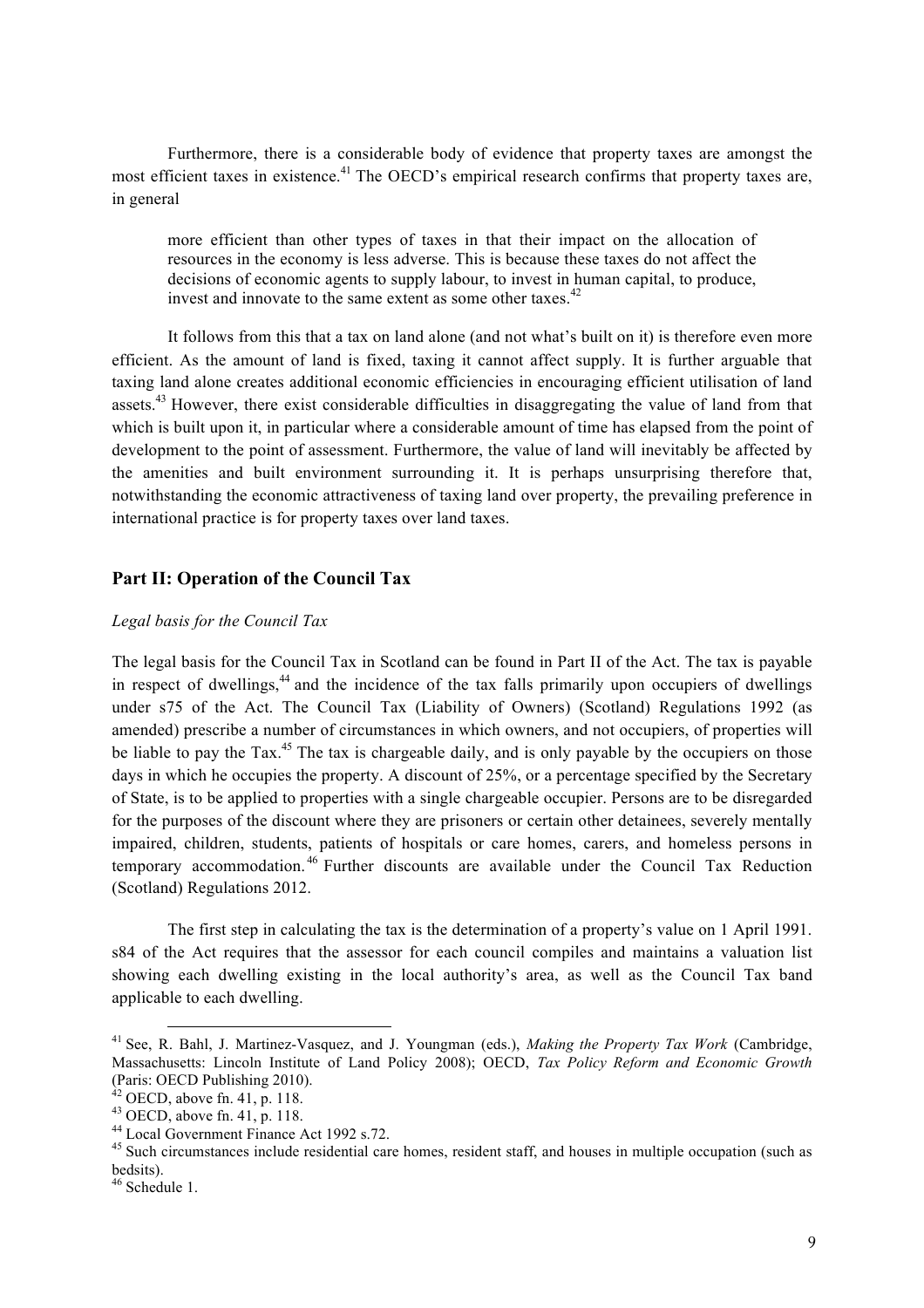The applicable valuation bands for the Council Tax are prescribed by s74. Dwellings are to be allocated into a valuation band ranging from the lowest band (A) to an unlimited top band (H). The Council Tax payable by properties in each band is in the proportion 6: 7: 8: 9: 11: 13: 15: 18 where 6 is Band A, 7 is Band B, and so on.<sup>47</sup> Local authorities, therefore, have no discretion over the progressivity of the Tax through the bands. Local authorities must then set an amount of Council Tax to be paid by dwellings listed in valuation band  $D^{48}$  and then the amount of Council Tax payable by dwellings in each of the other valuation bands in accordance with the abovementioned proportion. Councils are required to set the Council Tax charge at a level that meets their estimated total expenditure for that financial year.<sup>49</sup>

The distribution of properties into the valuation bands across Scotland is as follows:

|               | Number     | of    |       |             |
|---------------|------------|-------|-------|-------------|
| Band          | Properties | $\%$  | Ratio | Average Tax |
| A             | 545,549    | 21%   | 6     | £766.00     |
| B             | 596,594    | 23%   | 7     | £893.67     |
| $\mathcal{C}$ | 410,733    | 16%   | 8     | £1,021.33   |
| D             | 336,404    | 13%   | 9     | £1,149.00   |
| E             | 336,888    | 13%   | 11    | £1,404.33   |
| F             | 189,753    | $7\%$ | 13    | £1,659.67   |
| G             | 121,348    | $5\%$ | 15    | £1,915.00   |
| H             | 13,241     | $1\%$ | 18    | £2,298.00   |
| Total         | 2,550,510  | 100%  |       |             |

Table 1: Distribution of properties in Council Tax bands (Scotland)<sup>50</sup>

As can be seen from the above table, 60% of all properties are in the bottom three bands – where there is very little progressivity between the bands. The top three bands contain only 13% of properties, where the progressivity between the bands is somewhat steeper.

Because the bands are national<sup>51</sup> there is a considerable inequity between local authorities. For example, while 16% of all properties in East Renfrewshire are in band G (the second highest band); only 2% of all properties in neighbouring East Ayrshire are in band G. 46% of East Ayrshire's properties are in band A (the lowest band), but only 4% of East Renfrewshire's property are in that lowest band. $52$ 

<sup>47</sup> s74(1).<br><sup>48</sup> s93(1).<br><sup>49</sup> s93(3).<br><sup>50</sup> Scottish Assessors Association, *General Statistics: Report 2* (2015) available at: <sup>50</sup> Scottish Assessors Association, *General Statistics: Report 2* (2015) available *http://saa.gov.uk/general\_statistics.php?&REPORT\_NAME=ct\_band#report\_list* [Accessed April 7, 2015].<br><sup>51</sup> That is to say, the same band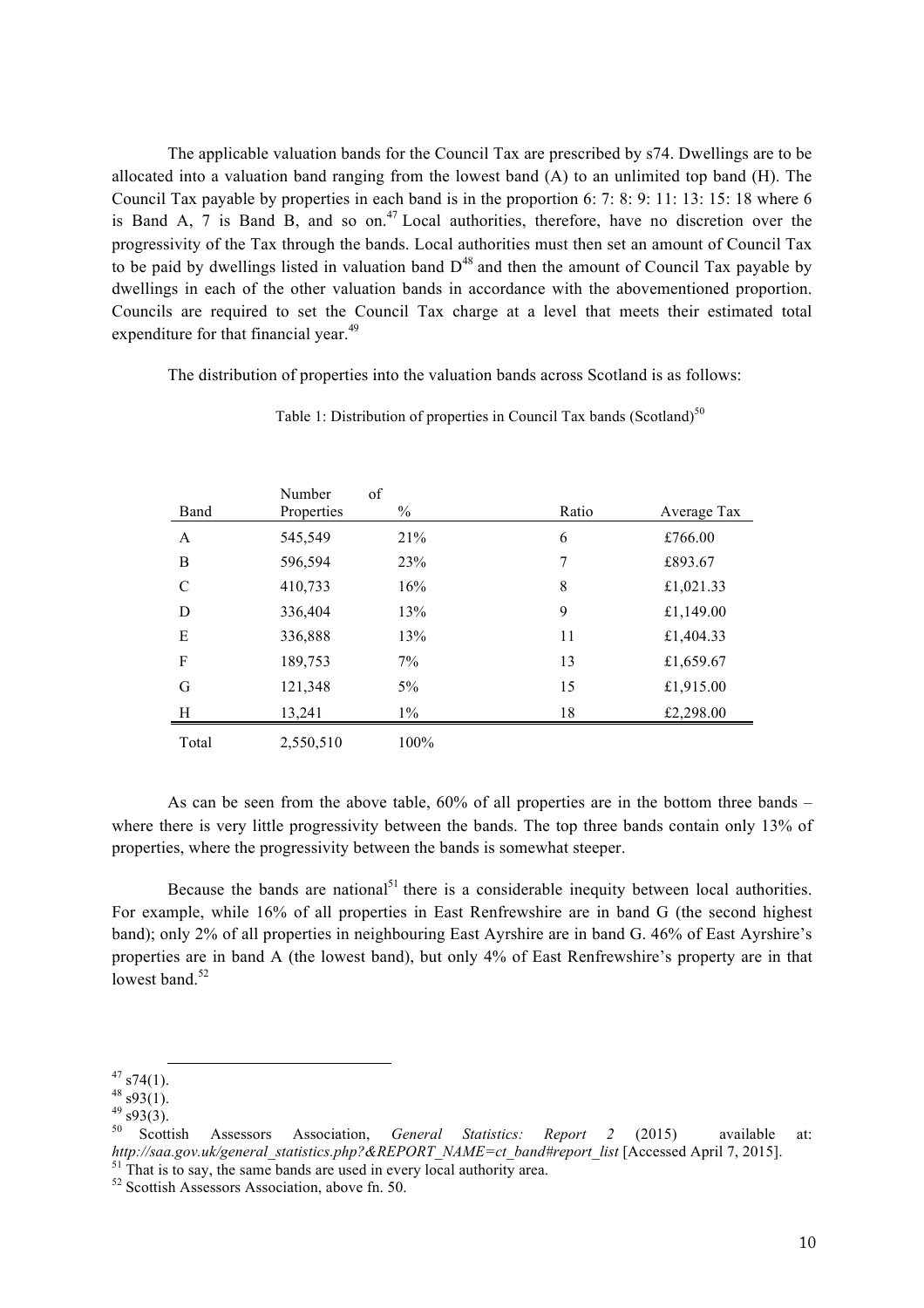Because properties were allocated to nationally applicable valuation bands, and the progression of the bands is prescribed by the Act, councils, in reality, enjoy very little autonomy over the Council Tax. Indeed, the only discretion local authorities exercise over the council tax is determining the charge to dwellings in valuation band D. The importance of this discretion should not be understated – as it directly affects both the tax burden on residents and the expenditure levels of the local authority. In England, the variance in Council Tax charges is considerable. The average Council Tax bill for a Band D property in Westminster in 2014 was £678, while the average bill for a Band D property in Kingston-upon-Thames is more than twice that, at £1,679.<sup>53</sup> By contrast, the highest Council Tax bill for a Band D property in the same period in Scotland was £1230.39 in Aberdeen City, while the lowest was £1024 in Eilean Siar.<sup>54</sup>

Until 2013, the Council Tax was accompanied by a welfare benefit – Council Tax Benefit (CTB) – in order to mitigate the effects of the tax on low-income households. As part of the Department of Work and Pensions' reforms to Britain's benefits system, the Council Tax Benefit was abolished to be replaced by the Council Tax Reduction. The Reduction is regulated by the Scottish Ministers and administered by local authorities, and no longer forms part of the benefits system. Individuals are entitled to apply for Council Tax Reduction where they have little or no income<sup>55</sup> and do not have capital in excess of  $£16,000<sup>56</sup>$  This follows, in part, the recommendation of the Lyons Inquiry that a Council Tax Rebate should replace  $CTB$ .<sup>57</sup> However, contrary to Lyons' recommendation, the Council Tax Reduction is not automatic.

#### *Progressivity of the Council Tax*

The progressivity of the Council Tax can be assessed by two measures: progressivity to income; and progressivity to property value. Though there is often a correlation between property values and income levels, this need not necessarily be the case. The various stereotypes presented by political actors in public discourse about the Council Tax and its predecessors illustrate the tensions between these two measures of progressivity: the pensioner couple whose children have left their large family home, but have limited income; the family with four working adults residing in a modest family home. A tax that is progressive to property values would tax the pensioner couple more highly; a tax that is progressive to incomes would tax the household with multiple incomes more highly.

## Progressivity to Property Values

Properties in lower bands pay less Council Tax than properties in higher bands. This, on the face of it, appears to be progressive to property value. However, the rate at which the Council Tax increases as

 $<sup>53</sup>$  This variation can, in part, be explained by the distribution of properties into different bands – however the</sup> difference between the two authorities is not as stark as the differing tax rates suggest. See National Statistics, *Council Tax levels set by local authorities in England 2014 to 2015 (revised) – Table 7* available at: *https://www.gov.uk/government/statistics/council-tax-levels-set-by-local-authorities-in-england-2014-to-2015* [Accessed on April 7, 2015].

 $54$  It should be noted that Aberdeen City has one of the evenest distributions of properties across valuation bands in Scotland, while in Eilean Siar, the majority of the properties is concentrated in the lower three bands. Therefore, notwithstanding the similarity between the two authorities' Council Tax rates, the average bill per household in Eilean Siar is much lower in that authority area than Aberdeen City, as more properties fall into lower valuation Bands. See Scottish Assessors Association, above fn. 50.<br><sup>55</sup> Council Tax Reduction (Scotland) Regulations 2012 Reg. 14(5).<br><sup>56</sup> Reg 42.<br><sup>57</sup> Lyons, above fn. 4.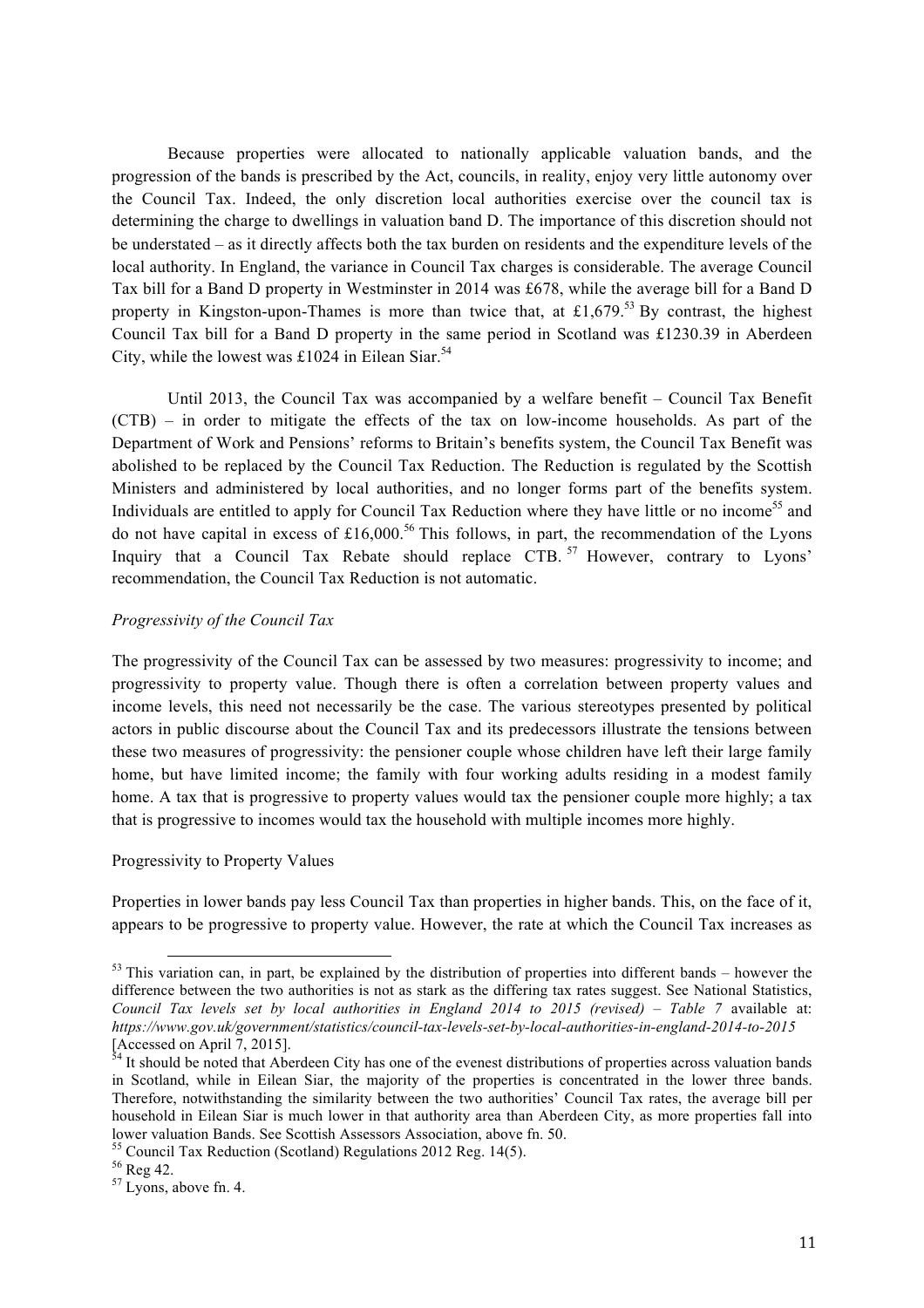you progress up the bands is considerably smaller than the increases in the values of the properties in the bands. In this respect, the Council Tax is regressive – higher value properties pay much less Council Tax than lower value properties, relative to their respective values.



Ratio as % of Ratio of Band D Property

Figure 1: Progression of Council Tax ratios compared to assessed values in each band

The below table illustrates the regressive nature of the tax that is inherent in its design. The median value figure is the median assessed property price in each of the bands. As Band H has no upper limit, a notional median value was determined by adding the average of the difference between the lower limit and the median value for each band to the lower limit for Band H. The median property price in each band was then adjusted to 2014 values using the Halifax House Prices Index for Scotland. The Average Notional Charge on Value is the average Council Tax charge for each band expressed as a percentage of the Adjusted Median Value in each band. It must be stressed that the Adjusted Median Value might, in reality, bear little resemblance to the actual present market value of properties in their respective bands – this is a flaw inherent in a property tax system that is based upon 24 year-old valuations.

Table 2: Council Tax as a tax on property values

| Band | Lower<br>Limit | Upper<br>Limit | Median<br>Value | Adjusted<br>Median Value | Ratio | Average<br>Council Tax | Notional<br>Average<br>Charge on Value |
|------|----------------|----------------|-----------------|--------------------------|-------|------------------------|----------------------------------------|
| A    | £-             | £27,000        | £13,500         | £30,122.93               | 6     | £766.00                | 2.54%                                  |
| B    | £27,000        | £35,000        | £31,000         | £69,171.16               |       | £893.67                | 1.29%                                  |
| C    | £35,000        | £45,000        | £40,000         | £89,253.11               | 8     | £1,021.33              | $1.14\%$                               |
| D    | £45,000        | £58,000        | £51,500         | £114,913.38              | 9     | £1,149.00              | 1.00%                                  |
| E    | £58,000        | £80,000        | £69,000         | £153,961.62              | 11    | £1,404.33              | 0.91%                                  |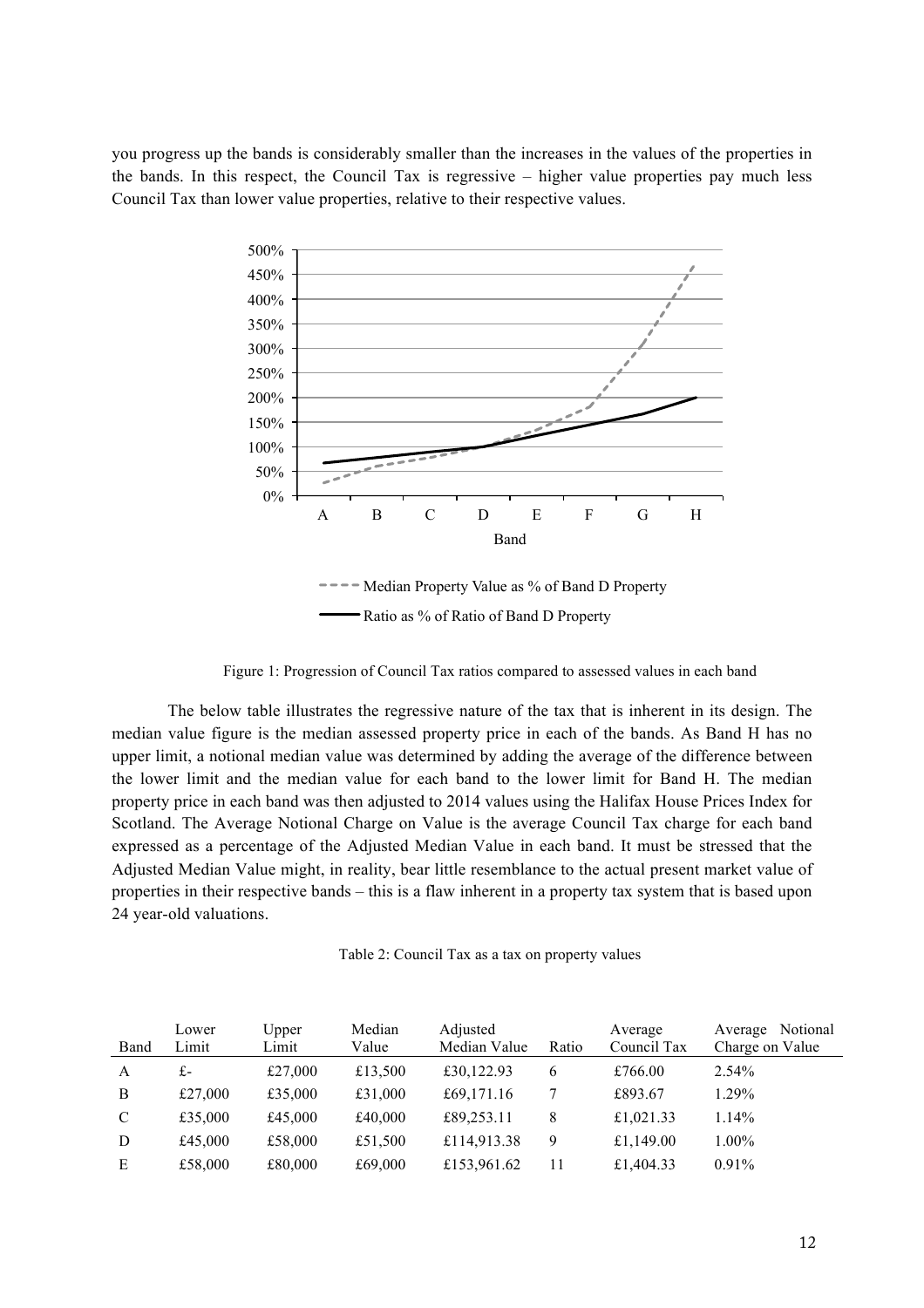|   | £80,000  | £106,000 | £93.000  | £207,513.49 | £1,659.67 | $0.80\%$ |
|---|----------|----------|----------|-------------|-----------|----------|
| G | £106,000 | £212.000 | £159,000 | £354.781.12 | £1,915.00 | $0.54\%$ |
|   | £212,000 |          | £244,643 | £545,878.41 | £2,298.00 | $0.42\%$ |

The most obvious flaw in the above data is with respect to the Band A and Band H properties – as they have no lower and upper limit, respectively. The steepness of the regression between Bands A and B can therefore be explained in part by the fact that very few properties will be completely worthless. Nonetheless, the regression of the Average Notional Charge on Value is quite apparent – with the effective tax rate on a property with an Adjusted Value of £69,171 being 1.29%, while the effective tax rate on a property with an Adjusted Value of £354,781 is 0.54%.



Average Notional Charge on Value

Figure 2: Regression of Council Tax rates as a tax on property values

## Progressivity to Income

The incidence of the Council Tax is regressive to incomes. We have already seen how the Council Tax is relatively flat – the highest Council Tax bill in a local authority area can only ever be three times larger than the lowest. We have also seen how the overwhelming majority of taxable properties fall within bands A to D, with a band A property being charged two-thirds of the amount a band D property is to pay.

A year after its inception, Giles and Ridge analysed the progressivity of the Council Tax to income, compared to that of the Community Charge. They found that the Council Tax amounted to almost the exact same proportion of income in each decile group as the Community Charge – they were equally as regressive.<sup>58</sup> Sir Michael Lyons Inquiry into Local Government in England conducted

 <sup>58</sup> Christopher Giles & Miles Ridge, Right This Time? An analysis of the first year's Council Tax figures (London: IFS 1993) p.21.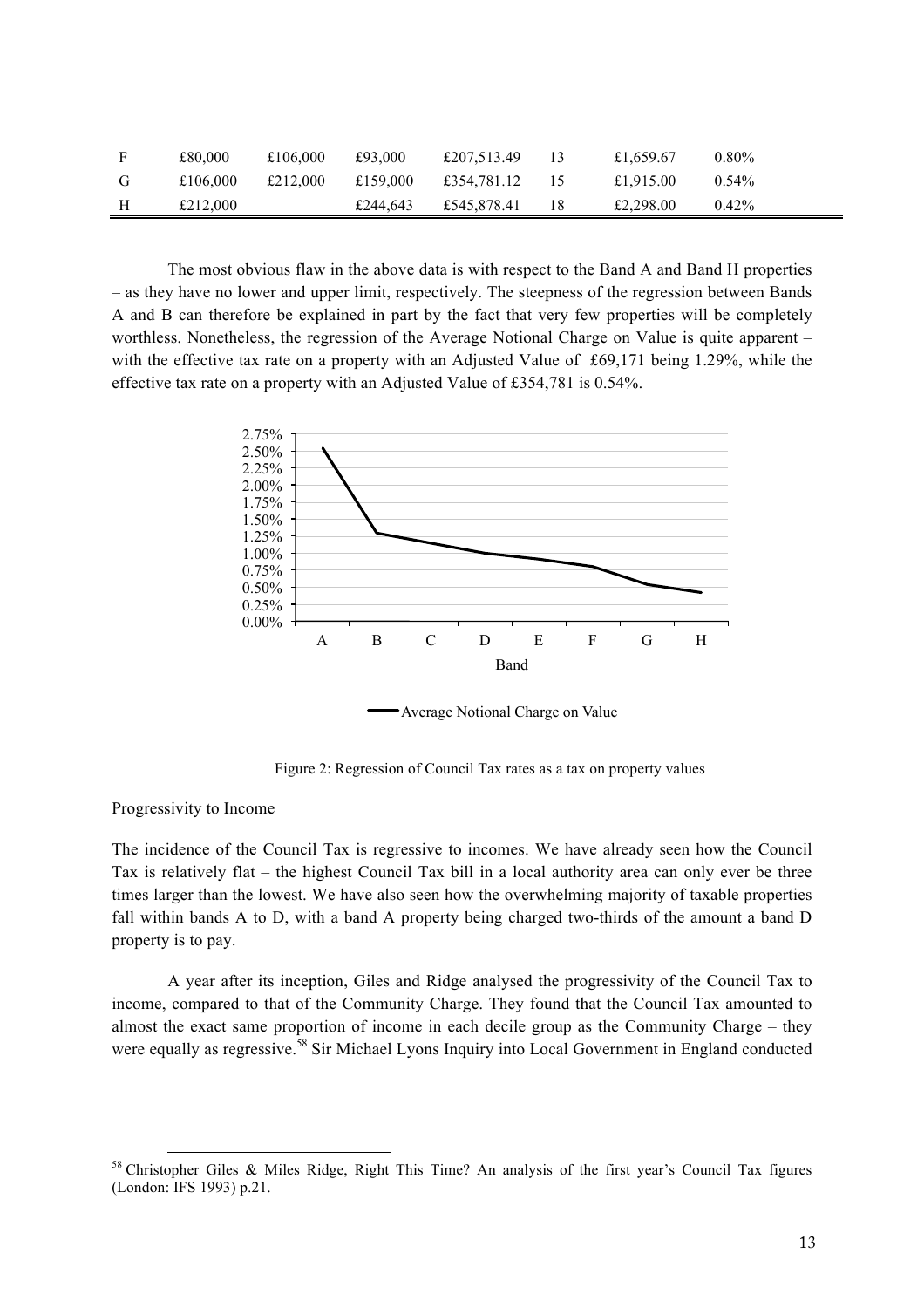a similar analysis over a decade later and reached similar conclusions – the Council Tax is highly regressive to income.<sup>59</sup>

However, there is considerable merit to the observation that "[p]rogressivity is best viewed as a characteristic of the tax system as a whole, rather than a property of each individual element of it."<sup>60</sup> An even broader view of progressivity might also include consideration of benefits received from the state – at the very least cash benefits. The introduction of the Council Tax was accompanied by a new benefit – Council Tax Benefit – designed to mitigate the burden of Council Tax on those on very low incomes.

When both Giles & Ridge and the Lyons Inquiry took Council Tax Benefit into consideration, both reached similar conclusions – that the availability of Council Tax Benefit substantially reduced the burden of Council Tax on lower income groups. The Lyons Inquiry concluded that once Council Tax Benefit was taken into account the burden of the Council Tax on each decile group was broadly similar.

This will likely come as little consolation to those who consider income to be the only measure of someone's means – however the author finds little sympathy with such a narrow view. As Kay and King argue "[i]ncome is a measure of taxable capacity, but it is not the only one, nor necessarily the best. Income, supplemented by information about housing consumption, may give a better guide to a household's standard of living than either of those variables alone."<sup>61</sup> This re-iterates that that intuitive point that wealthier people live in more expensive houses – it is borne out by evidence.

The Warwick Institute for Economic Research found that the number of owner-occupiers in higher Council Tax Bands (E to H) on low incomes amounted to only 2% of all owner-occupied properties.<sup>62</sup> The reality is that there is an overwhelming concentration of wealth in higher income groups. The Office for National Statistics recently found that the total wealth of people in the lowest 10% of earners was about 15% more than their total income, the total wealth of those in the top 10% of earners was 1100% that of their total income.<sup>63</sup>

That is not to say that the impact of the Council Tax on that small minority of people who are actually asset rich but cash poor should not be understated. The Warwick survey of owner-occupiers identified one interviewee who had to pay a £103 monthly Council Tax bill out of a net-weekly income of £123.<sup>64</sup> However, McLean argues that such persons should "face the true cost of living in expensive houses",<sup>65</sup> while the Institute for Fiscal Studies told the Local Tax Commission that "housing should be taxed like other consumption."<sup>66</sup> The Council Tax Reduction exists to mitigate the effects of the Tax on those who are both asset poor and on low incomes, while a litany of financial

<sup>&</sup>lt;sup>59</sup> Lyons, above fn. 4.<br><sup>60</sup> John Alexander Kay and Mervyn A King, *The British tax system* (Oxford: OUP 1983), p139.<br><sup>61</sup> Kay and King, above, p.149.<br><sup>62</sup> Michael Orton and Rhys Davies. 'Wealth Rich but Income Poor'? Co

household income and property value (Coventry: Warwick Institute for Employment Research, 2004).

<sup>&</sup>lt;sup>63</sup> Office for National Statistics, *Wealth and Income, 2010-12* (ONS, 2014).<br><sup>64</sup> Orton and Davies, above fn. 62.<br><sup>65</sup> McLean, above fn. 15, 116.<br><sup>66</sup> Local Tax Commission, above fn. 11, p. 30.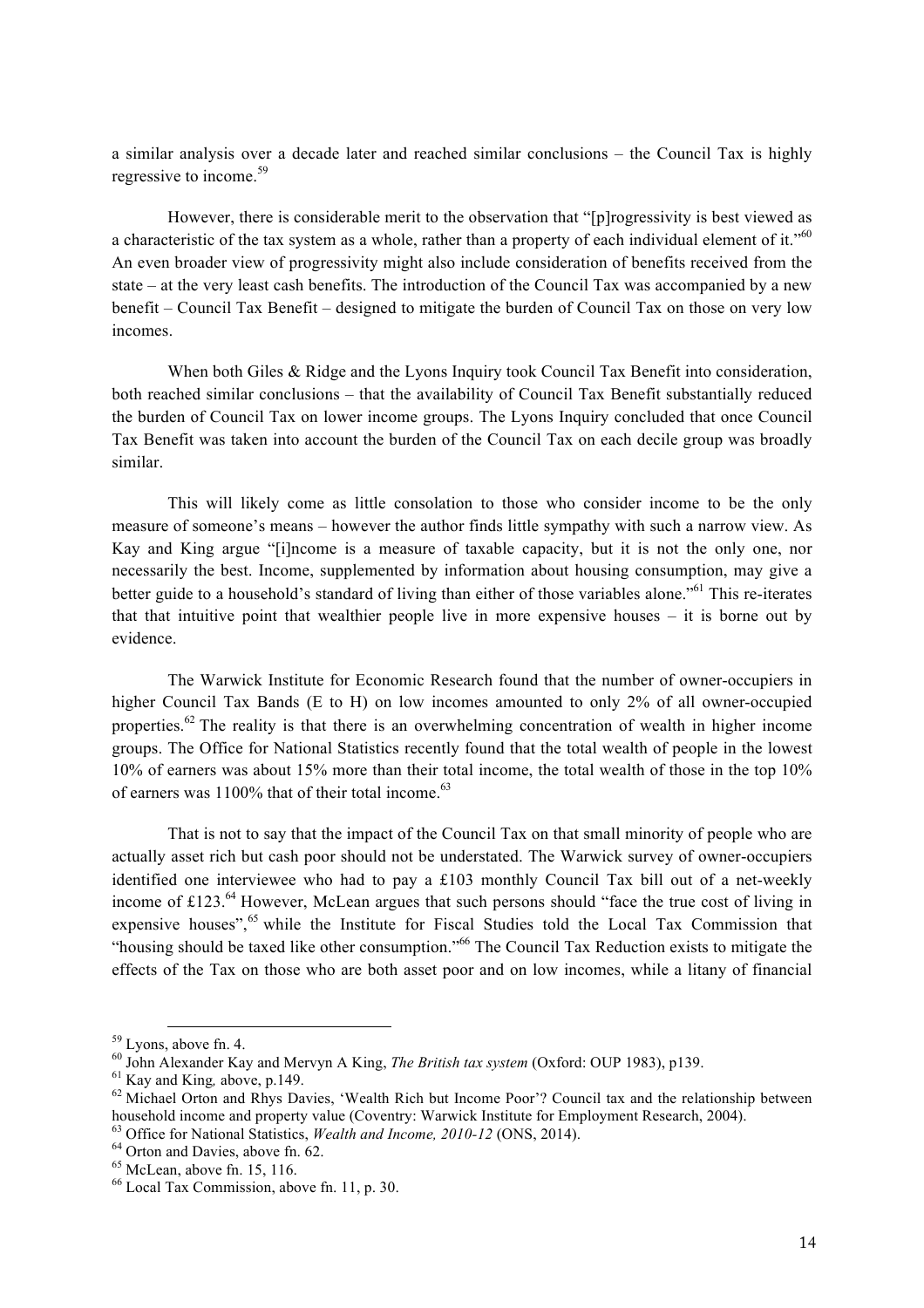products exists to allow people to generate income from their assets (discussed below). The taxpayer should not be in the business of subsidising inheritance.

## **Part III: Reforming the Council Tax**

As this article argues above, a tax based on residence is best suited to operation at a local level. On this basis, there is nothing inherently wrong with the Council Tax – its defects are in its operation and structure. However, there exist a number of options that can go some considerable way to addressing these defects.

If the Council Tax is to be retained, there are a number of reforms that could be introduced to address some of the flaws in the present system. These reforms are concerned with the allocation of properties into bands, and the ratios applicable to those bands; the process for determining the value of properties; and reliefs that ought to be available.

#### *Banding and ratios*

The distribution of bands is clearly designed to reflect the value of properties, and not the number of properties within them. As Table 1 shows 60% of all properties fall within the lowest three bands, A, B, and C. As the ratios applicable to these bands are 6, 7, and 8, respectively, it is quite apparent that for the overwhelming majority of properties there is very little difference in the amount of council tax they actually pay. This, undoubtedly, gives the impression that the Council Tax, in reality, bears a considerable resemblance to the Poll Tax. There is, therefore, a strong case for introducing more bands at the lower levels of the tax (that is, below those properties which presently fall within Band D).

There is, of course, a danger in introducing too many bands, especially at lower levels. This is because the more bands there are the narrower they will be. It follows that the narrower the bands are, the greater the likelihood that properties will be wrongly allocated. This was undoubtedly a concern in the initial setting of the bands, with the gap between the upper limits of bands A and B, and B and C, being £8,000 and £10,000, respectively. Were the bands to increase in increments much smaller than that, the scope for error greatly increases.

However, it is arguable that this is less concerning today. House price inflation has broadened the distribution of property values. As Table 3, below, shows the gaps between Council Tax bands broaden considerably when adjusted for house price inflation. The gaps between the upper limits of bands A and B, and B and C, once adjusted, are now approximately £18,000, and £22,000, respectively. It is therefore highly arguable that there is now scope for an additional two bands below what is presently Band D.

| Band          | Lower Limit | Upper Limit | Gap     | Adjusted<br>Lower | Adjusted<br>Upper | Adjusted<br>Gap | Ratio |
|---------------|-------------|-------------|---------|-------------------|-------------------|-----------------|-------|
| А             | £-          | £27,000     | £-      | £-                | £60,246           | £-              | 6     |
| B             | £27,000     | £35,000     | £8,000  | £60,246           | £78,096           | £17,851         |       |
| $\mathcal{C}$ | £35,000     | £45,000     | £10,000 | £78,096           | £100,410          | £22,313         | 8     |

Table 3: Breadth of Council Tax bands, original and adjusted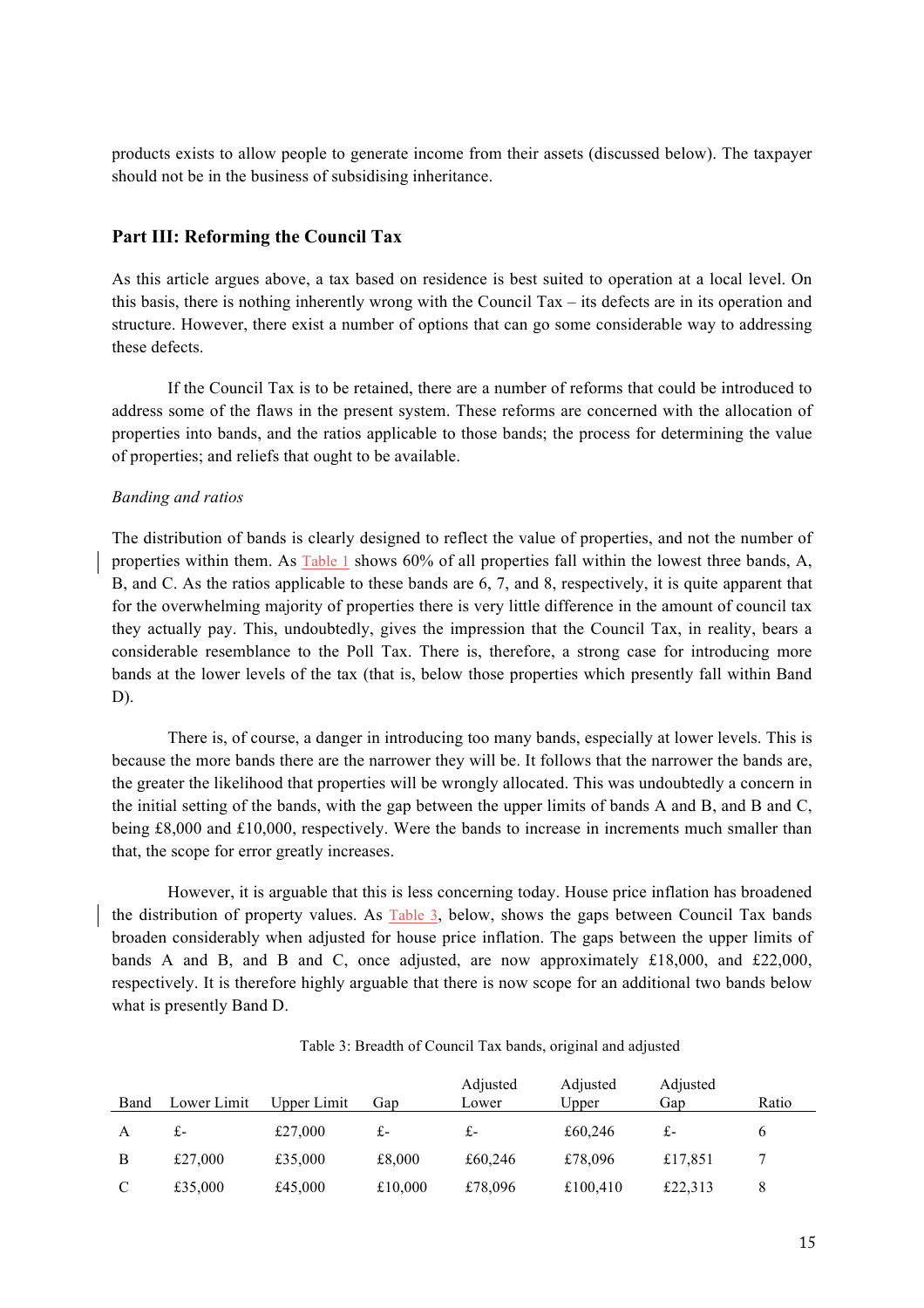| D | £45,000  | £58,000  | £13,000  | £100,410 | £129,417 | £29,007  | 9  |
|---|----------|----------|----------|----------|----------|----------|----|
| Е | £58,000  | £80,000  | £22,000  | £129,417 | £178,506 | £49,089  | 11 |
| F | £80,000  | £106,000 | £26,000  | £178,506 | £236,521 | £58,015  | 13 |
| G | £106,000 | £212,000 | £106,000 | £236,521 | £473,041 | £236,521 | 15 |
| Н | £212,000 |          | £-       | £473,041 |          | £-       | 18 |

Furthermore, in recent years a number of parties have proposed additional taxation on very high value properties – a so called "Mansion Tax". Support for such a proposal has primarily been from the Labour Party and the Liberal Democrats. Although neither has provided much detail on how they would implement such a policy, it is understood that the Liberal Democrats' proposal would be to do so through the Council Tax system. If the Commission is minded to recommend a higher tax burden on very high value properties, then it is proposed that the simplest way to do so would be through the Council Tax system.

However, as can be seen from Table 1, the number of properties in Scotland that fall into Band H is very low – approximately 0.5% of all properties in Scotland. The number within Band H that could be classified as a 'mansion' (however defined, but presumably more specific than a mere Band H property) will be a smaller number still. Furthermore, it is likely that that those properties that could be classified as 'mansions' would be concentrated in a very small number of local authority areas. It is unlikely, therefore, that many more bands above H would raise very much extra in the way of additional revenue. In reviewing its own system of Council Tax bands, the Welsh Government concluded that only one additional band above Band H was practicable. It is likely that the same is true of Scotland. However, the breadth of the upper bands leaves considerable scope for the introduction of additional bands between Bands D and H.

As the progressivity of the Council Tax is determined by the ratio assigned to each band, these ratios ought to be reassessed too. As Figure 2 illustrates, the Council Tax is presently regressive to property values. There will doubtless be some attraction in making the tax progressive to property values – that is to say that the effective percentage charge on value increases for higher value properties, this would be a highly radical approach and one that might well be met with considerable public disquiet. It is therefore proposed that a more acceptable compromise would be to construct the Council Tax as an effectively flat percentage charge on property value. The simplest way to do so is to assign each band a ratio that better corresponds to the value of the properties within it.

Table 2 illustrates the regressiveness of Council Tax relative to property value. The total notional revenue received from such a structure in 2014 is approximately £2.8bn. The actual revenue received was somewhat lower – approximately  $£2bn - with Council Tax reduction accounting for$ almost half of that shortfall, as well as various other reliefs and exemptions, such as for single occupants and students. Nonetheless, the £2.8bn figure provides a useful basis for comparison.

Table 4: Council Tax if ratios correspond to value<sup>67</sup>

Band Median Adjusted Ratio Average Average Number of Notional Gross

 $67$  On the basis of existing bands with ratios adjusted to correspond to value. Revenue calculated on the basis of Band D Council Tax at current average.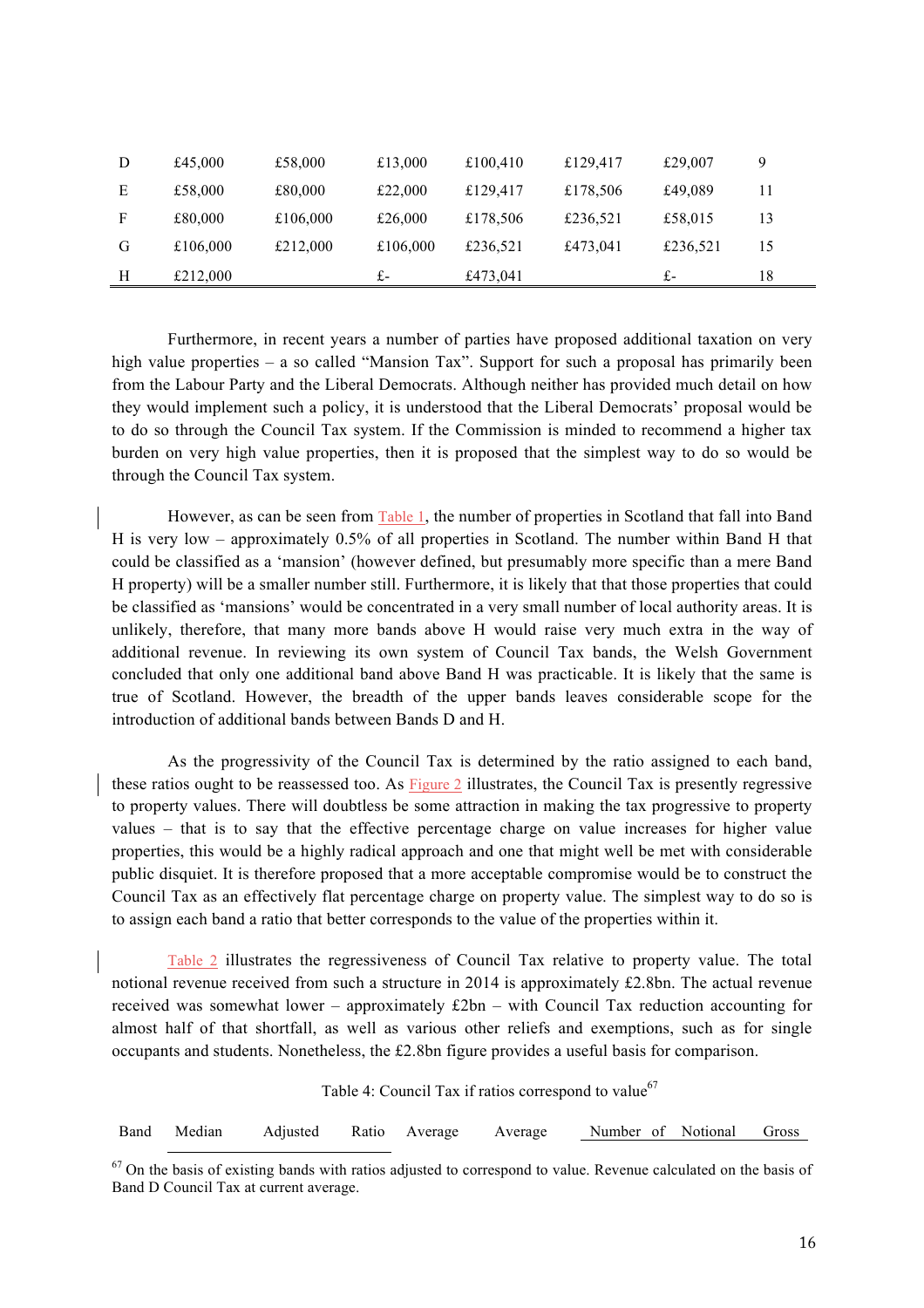|   |          | Median   |    | Tax       | Notional<br>Charge<br>on<br>Value | Properties | Revenue                   |
|---|----------|----------|----|-----------|-----------------------------------|------------|---------------------------|
| A | £13,500  | £30,123  | 2  | £459.60   | $1.53\%$                          | 545,549    | £250,734,320              |
| B | £31,000  | £69,171  | 3  | £689.40   | $1.00\%$                          | 596,594    | £411,291,903              |
| C | £40,000  | £89,253  | 4  | £919.20   | $1.03\%$                          | 410,733    | £377,545,773              |
| D | £51,500  | £114,913 | 5  | £1,149.00 | $1.00\%$                          | 336,404    | £386,528,196              |
| E | £69,000  | £153,961 | 7  | £1,608.60 | $1.04\%$                          | 336,888    | £541,918,036              |
| F | £93,000  | £207,513 | 9  | £2,068.20 | $1.00\%$                          | 189,753    | £392,447,154              |
| G | £159,000 | £354,781 | 16 | £3,676.80 | $1.04\%$                          | 121,348    | £446,172,326              |
| H | £244,642 | £545,878 | 24 | £5,515.20 | $1.01\%$                          | 13,241     | £73,026,763               |
|   |          |          |    |           |                                   |            | $AA$ $0.70$ $0.61$ $1.71$ |

£2,879,664,474

As Table 4 illustrates, using a ratio that better corresponds to property values, as preferred by the Local Tax Commission,<sup>68</sup> would substantially lower Council Tax bills in Bands A, B, and C, while the bills of properties in Bands F, G, and H would be subject to sizable increases.

Interestingly, this redistribution would notionally raise a little more revenue. However, as the Council Tax Reduction, etc*.* falls primarily upon lower banded properties the actual revenue raised would likely be a good deal higher still. Were this a revenue-neutral exercise then this additional revenue could be used to reduce Council Tax for all bands. Alternatively, such a re-rationalising would provide welcome additional revenue for local authorities.

The measures proposed therefore are as follows: an additional two bands below Band D; an additional band between Band D and Band H; a further band above Band H; application of ratios that reflect the value of properties within each band.

Using the 1991 valuations adjusted for house price inflation, it is proposed that the structure of bands and ratios should be as follows:

| Table 5: Proposed new bands and ratios |  |  |
|----------------------------------------|--|--|
|----------------------------------------|--|--|

| Band | New Lower | New Upper | Median   | Ratio | Average Tax | Average<br>Notional<br>Charge on<br>Value |
|------|-----------|-----------|----------|-------|-------------|-------------------------------------------|
|      | £-        | £60,000   | £30,000  | 6     | £574.50     | 1.92%                                     |
| 2    | £60,000   | £70,000   | £65,000  |       | £670.25     | 1.03%                                     |
| 3    | £70,000   | £80,000   | £75,000  | 8     | £766.00     | 1.02%                                     |
| 4    | £80,000   | £90,000   | £85,000  | 9     | £861.75     | 1.01%                                     |
| 5    | £90,000   | £100,000  | £95,000  | 10    | £957.50     | 1.01%                                     |
| $6*$ | £100,000  | £120,000  | £110,000 | 12    | £1,149.00   | 1.04%                                     |
| 7    | £120,000  | £150,000  | £135,000 | 15    | £1,436.25   | 1.06%                                     |
| 8    | £150,000  | £180,000  | £165,000 | 17    | £1,627.75   | $0.99\%$                                  |
| 9    | £180,000  | £240,000  | £210,000 | 21    | £2,010.75   | $0.96\%$                                  |
| 10   | £240,000  | £470,000  | £355,000 | 35    | £3,351.25   | $0.94\%$                                  |
| 11   | £470,000  | £800,000  | £635,000 | 60    | £5,745.00   | $0.90\%$                                  |
| 12   | £800,000  | £-        | £800,000 | 90    | £8,617.50   | 1.08%                                     |

\*Band 6 is the former Band D.

68 Local Tax Commission, above fn. 11, p. 75.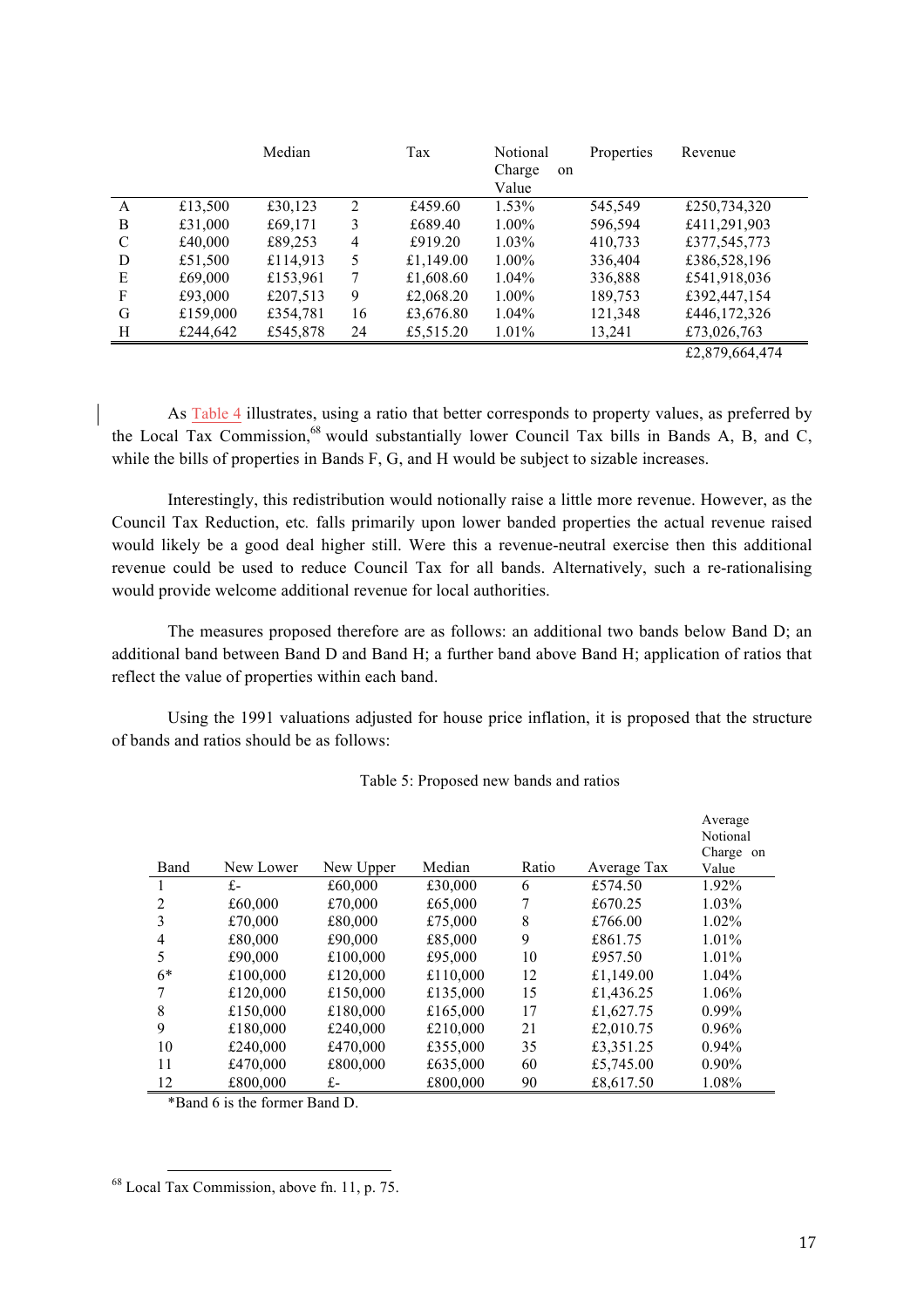It should be noted that these bands are not based upon real present day values. Once real present day values have been determined it should be possible to better structure the bands to reflect actual values, however the broad distribution of properties would likely remain relatively similar. Finally, it is proposed that in any substantial re-banding the naming of the bands should be changed from letters to numbers. This is simply to avoid the perception that people have moved up a band, and that they might therefore have to pay more tax, when in actual fact their tax liability – as this paper proposes – would actually decrease.

#### *Valuation*

The discorrelation between Council Tax bands and present-day property values undermines the legitimacy of the Tax. The Lyons Report noted that "an out of date tax base will mean that the credibility of council tax as a property tax will gradually be eroded."<sup>69</sup> The Local Tax Commission recognised that "property tax liabilities should ideally be linked to up-to-date property values".<sup>70</sup>

There is a tremendous unwillingness amongst political leaders to update property values.<sup>71</sup> Inevitably in any revaluation of properties there will be winners and losers – and the fear is that the losers will be more vocal than the winners. Mirrlees describes this as "one of the most egregious demonstrations of the 'tyranny of the status quo.'"<sup>72</sup>

The political hesitation to engage in a substantial revaluation is perhaps understandable when looking at Wales' experience. One third of properties were placed in a higher band, while only 8% of properties were assigned to a lower band. A fact that was pointed to by opponents of revaluation in England - and likely the explanation for the UK Government abandoning its plans to do so.

Increases in property taxes that arise as a consequence of increases in property values are almost always unpopular. This, as Hayashi points out, raises something of a puzzle.<sup>73</sup> Individuals' liability to Income Tax increases when their income rises and yet doesn't provoke the same ire from taxpayers as an increase in their liability to property taxes. The most likely explanation is that the increase in the overall wealth of a taxpayer that results from an increase in the value of their property is not necessarily matched by an increase in available cash.

The effect of the system of bands in the Council Tax is that – except at the margins – minor differences in the value of property should not have any effect on tax liability. Of course, where no revaluation takes place, variations in the value of properties has no effect on the liability to tax.

<sup>&</sup>lt;sup>69</sup> Lyons, above fn. 4.<br><sup>70</sup> Local Tax Commission, above fn. 11, p. 31.<br><sup>71</sup> In March 2016, First Minister, Nicola Sturgeon, confirmed that the Scottish Government has no plans to revalue properties, notwithstanding the recommendations of the Local Tax Commission. See Scottish

Government, above fn. 13. <sup>72</sup> Mirrlees, above fn. 3. <sup>73</sup> Andrew T. Hayashi, "Property Taxes and Their Limits: Evidence From New York City" (2014) 25 *Stanford Law and Policy Review* 33.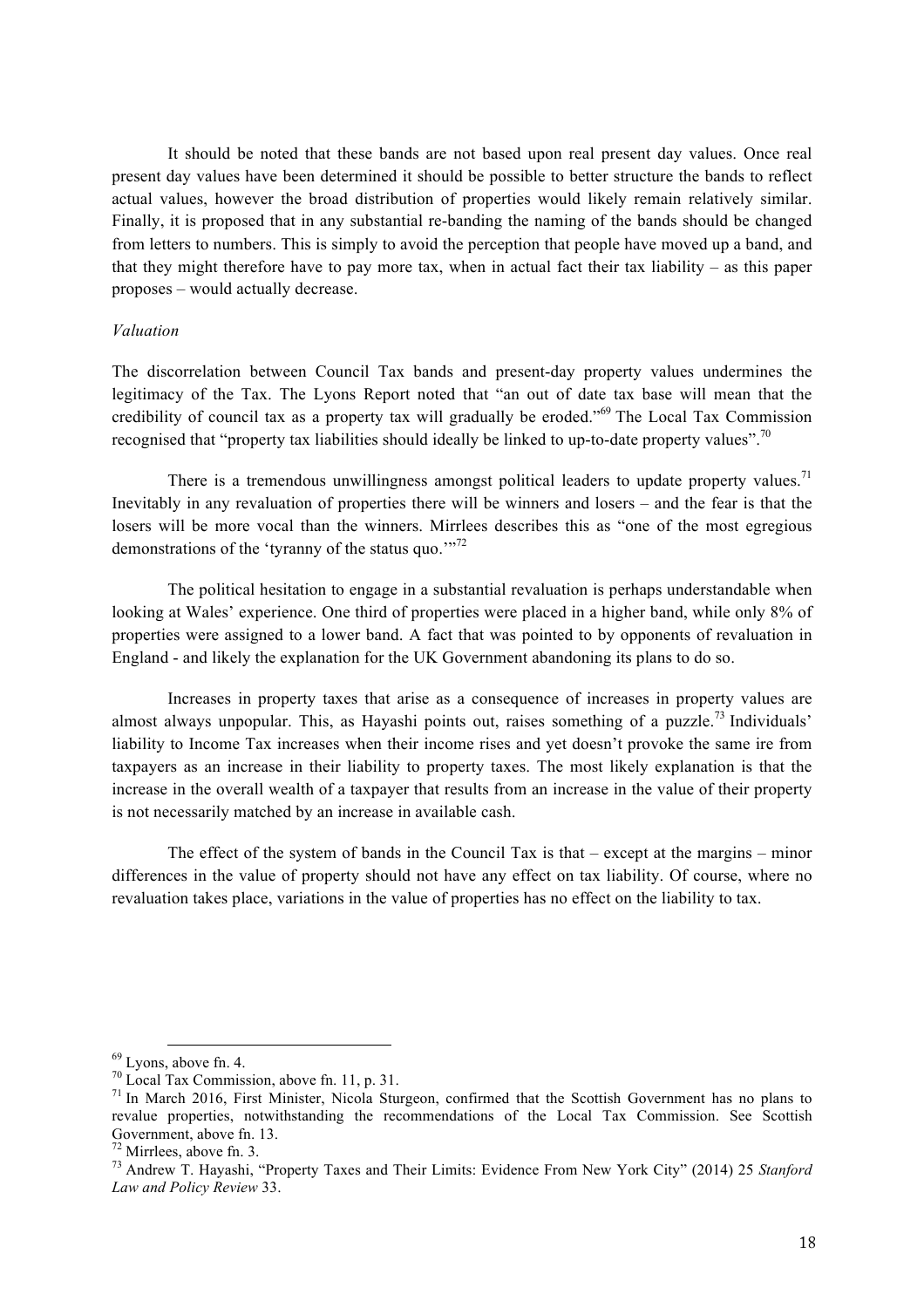Most properties remain in the same band to which they were assigned in 1991. Confidence in the accuracy of these valuations has been undermined over the years, with various reports of gross errors as a result of so-called "second gear valuations"<sup>74</sup>.

The longer historical property valuations are relied upon the more detached from reality the Tax becomes. The Local Tax Commission estimates that had a revaluation taken place in 2014, 57% of all properties would have changed bands<sup>75</sup> (assuming the number of properties in each band is to remain the same). Furthermore, the longer revaluation is deferred the harsher the impact of such a revaluation will seem. We also find ourselves, every time a new house is constructed, engaging in the bizarre exercise of attempting to determine what the value of this house would have been in 1991. A system of periodic or even rolling revaluation is therefore desirable.

#### *Periodic revaluation*

The starting point for keeping the tax base up to date should be a system of periodic revaluation. There ought to be a statutory obligation upon authorities to update property valuations with a specified frequency. The appropriate frequency with which these revaluations should take place depends somewhat on whether or not a system of rolling revaluations is adopted as well (discussed below). More frequent revaluations will reduce shocks and lend to the impression that such revaluations are routine. Though the forthcoming revaluation has been postponed by two years, a fiveyear interval between revaluations is normal for Non-Domestic Rates. It may be, however, that domestic property prices do not vary as sharply – relatively speaking – as the rateable value of nondomestic property – and a longer interval may therefore be more appropriate. It is proposed that a tenyearly periodic revaluation might be the most appropriate frequency.

#### *Rolling revaluation*

The only time we ever know the market value of a property is when it is sold. That is the nature of a market value. However, accounting for deemed transactions is a hugely commonplace practice for the purposes of taxation – often done so with far fewer open market comparators than exist with respect to property. We have available to us a far more sophisticated toolkit for measuring the value of properties than we did in 1991.

A system of rolling revaluations could be used in addition, or as an alternative, to periodic revaluation. Valuation bands could be published annually, adjusted for property price inflation. Where a property changes hands at market value – or some other determination of contemporary market value takes place – which property will be assigned to the applicable band for that financial year. Houses that increase in value in line with average prices would therefore not shift bands when their updated value is determined. However, where the change in the value of a property has been significantly higher or lower than the average change it may, therefore, be assigned to a different band to reflect its change in relative value.

 $74$  So called because, owing to the rushed nature of the Council Tax rollout, valuations were allegedly done in some instances by driving slowly around residential areas and ascribing valuations to properties on the basis of fairly cursory assessments.

<sup>75</sup> Local Tax Commission, above fn. 11, p. 32.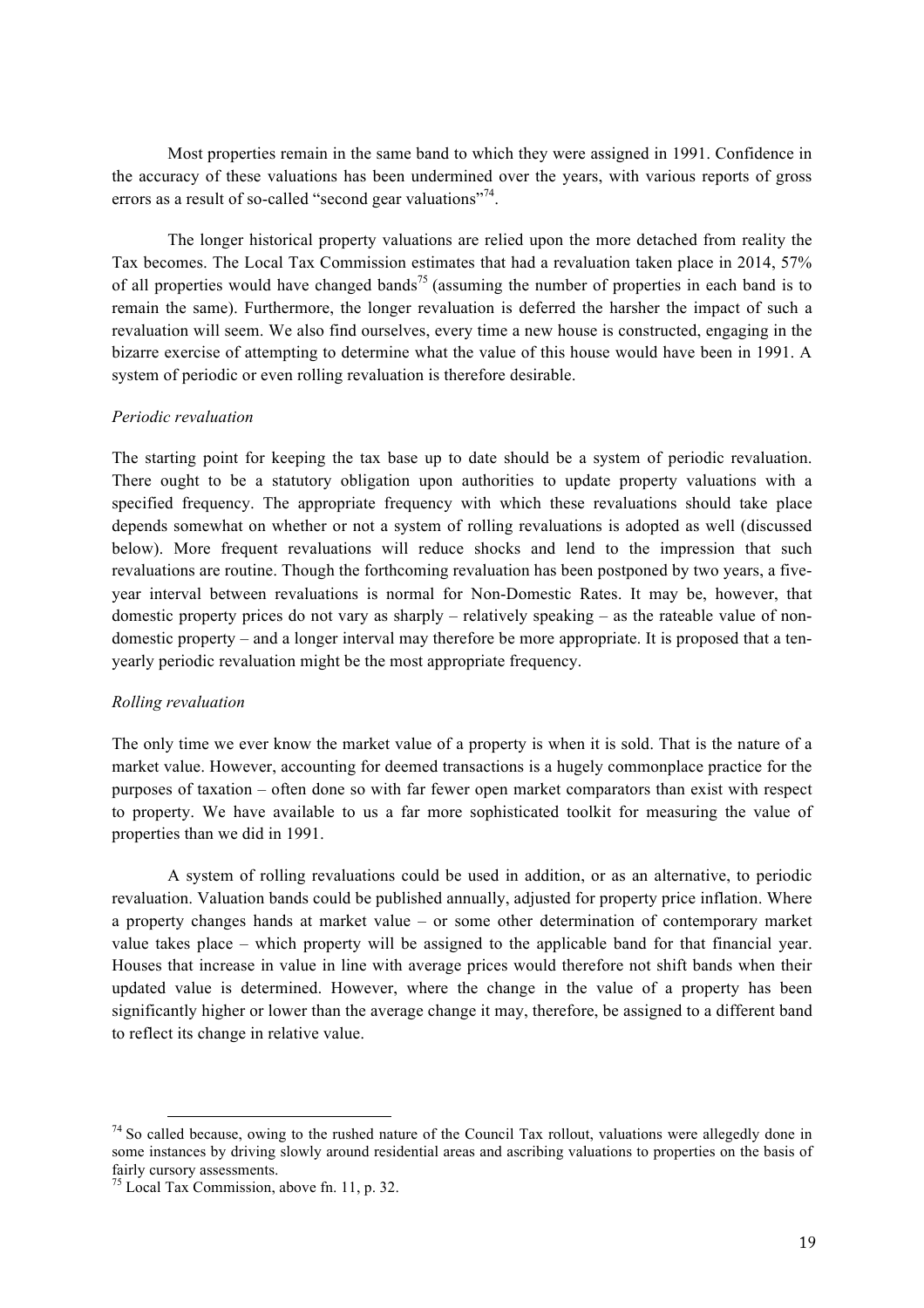The Land Register of Scotland has been fully operational across Scotland for over a decade, and in certain parts of Scotland for many more. Records of properties should include valuation index keys, outlining their features and characteristics, in order to make comparisons with others.<sup>76</sup> The following process for updating property values between valuations is therefore proposed.

## *Base valuation*

The starting point for any updated valuation ought to be the price paid for the property in a recent arm's length open market transaction. Where no recent transactions over the property have taken place, a recent independent and verified valuation for some other purpose (such as Inheritance Tax or mortgage application) might also be used. That failing, the most recent statutory valuation may be used.

## *Updating valuations*

Properties vary in value for two reasons: either because of changes in the condition of the property; or because of changes in the prevailing market price in a particular area. Both of these variations are quite easily measurable. Once a base valuation has been determined, changes in the value of a property can be obtained by considering both improvements to individual properties, as well as the prevailing trend in the value of properties in the area.

## *Improvements or dilapidations*

Property owners ought to be required to report substantial improvements or dilapidations made to the property. This should not include simple redecoration, or like-for-like replacements of fixtures and fittings, but of substantial enhancements to the property itself. This might include extensions and conversions, re-arrangement of internal configuration, installation of a conservatory, improvements to necessary services such as plumbing and wiring. Documentary evidence of the value of these improvements should be provided. The value of these enhancements is ultimately the amount by which these enhancements increase the value of the property. This should usually bear some considerable correspondence to the amount that a purchaser of a property would have to expend on making these enhancements themselves. Therefore, in most instances, the enhancement in value will be reflected in the cost of making these improvements – and documentary evidence as to the cost of the improvements would therefore be acceptable.

## *Irregular increase in market value*

The value of properties in a particular area can increase sharply as a consequence of factors beyond the direct control of the property owner. This can include provision of new or improved local services and amenities, improvements in local school standards, and crime statistics. It is also entirely possible that prevailing social conditions could cause properties to increase in value rather more slowly than might be typically expected, or even decline. Where Land Registry data shows a change in property prices at variance with the prevailing trend in a particular area then valuations for properties should be revised accordingly.

 $76$  For example, a three bedroom, semi-detached, two-storey house, with garage, of a particular area measured in square metres, with a particular size of garden. A property could reasonably be expected to have a similar market value to other nearby properties with all or most of the same characteristics.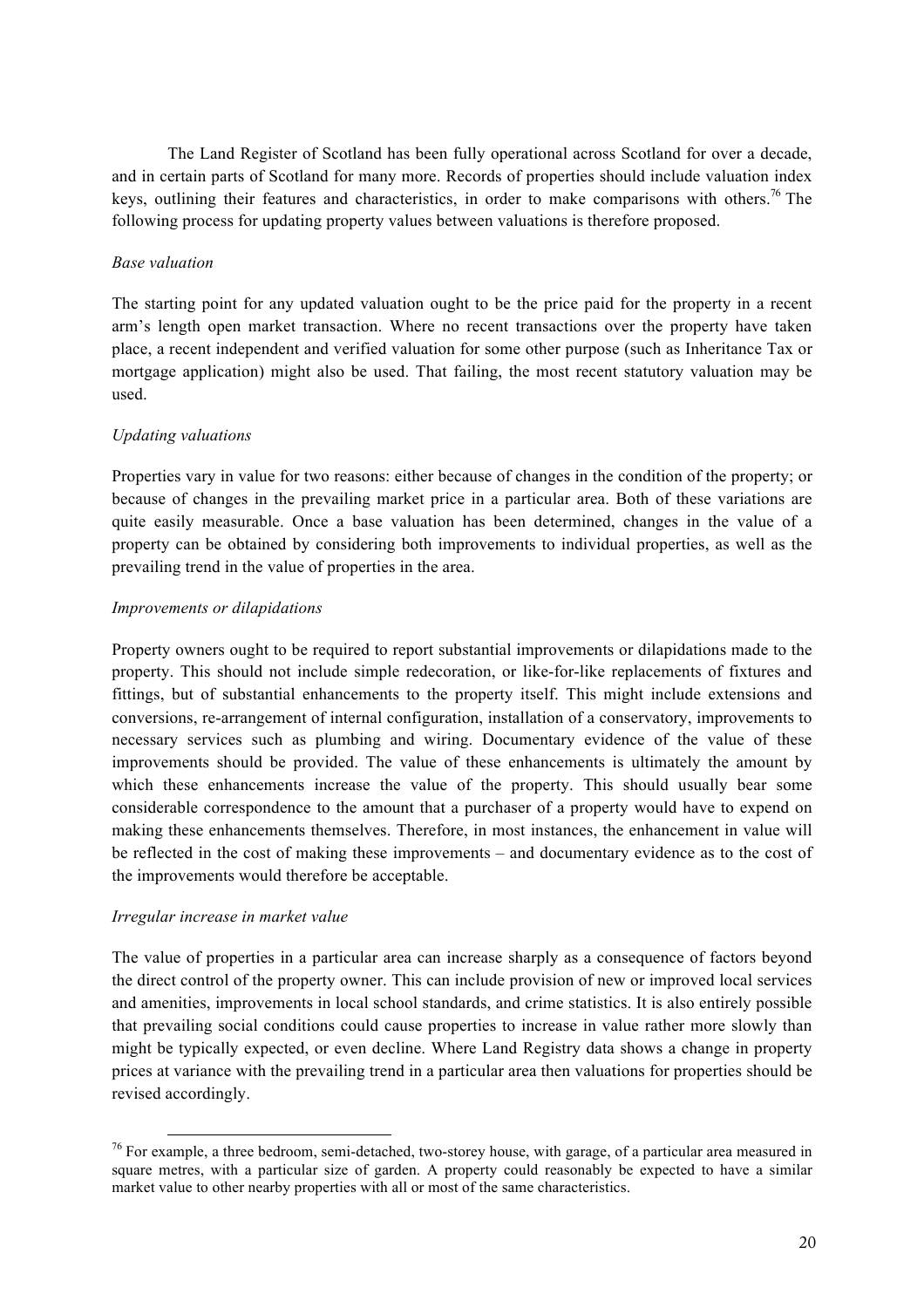#### *Independent valuation*

A final option that ought to be available to a taxpayer is to provide a verified independent valuation of their property by a Chartered Surveyor at his own expense. Invariably, this likely would only occur where a taxpayer feels that the value determined by one of the foregoing means was incorrect. It may well be the case, for example, that comparators used to determine property prices are inexact, or an open market price was, for some unrelated reason, $\frac{7}{7}$  considerably higher than its normal market value would otherwise have been.

#### *Reliefs*

There exists a wide range of financial products that allow owner-occupiers to liquidise the capital value in their homes - so called 'equity release schemes'. These products allow homeowners to receive either a cash lump sum and/or an income (usually by using the capital to purchase an annuity) in exchange for a share of the ownership of, or granting of a security over, their homes, all the while retaining a right to reside within the property.

It is arguable that such products suffer from the perception that they amount to "selling-off the family silver". Such products are usually marketed as a means to allow pensioners to make the most of their retirements, not to meet the burdens of an ever-increasing council tax. However, the alternative is for local authorities to forego large amounts of income from high value properties in order to satisfy their owners desire to live in these high value properties for their entire lives and (eventually) leave them in their entirety to their children.

Allowing pensioners to defer payment would be similar in effect to pensioners using equity release schemes to meet their council tax bills. Presentationally, deferral might not suffer from the negative perceptions attached to borrowing to meet present liabilities. Furthermore, for those local authorities that do not wish to absorb the immediate cost of deferral, financial markets could easily provide products to authorities in consideration of the eventual payment of such council tax liabilities. This amounts to, in effect, the council arranging for equity release over such properties, rather than the taxpayer.

There is no way of knowing how popular an option deferral might be, though uptake of such a scheme in Northern Ireland was limited, leading to the scheme's discontinuation.<sup>78</sup> The fact that interest would have to be applied to any deferral would surely act as some incentive to pay bills as they become payable wherever possible. Though the Local Tax Commission considered and appeared to dismiss deferral on the basis of Northern Ireland's experience, $\frac{79}{9}$  presentationally, deferral would go some considerable way to making it easier to defend the assertion that the Council Tax takes into account the taxpayer's ability to pay.

<sup>77</sup> A particular sentimental motive, for example. <sup>78</sup> Northern Ireland Executive, *Finance Minister to bring an end to the Rates Deferment Scheme* (2012) available at: *http://www.northernireland.gov.uk/news-dfp-220212-finance-minister-to* [accessed March 16 2016].

 $79^{\frac{79}{19}}$  Local Tax Commission, above fn, 11, p. 31.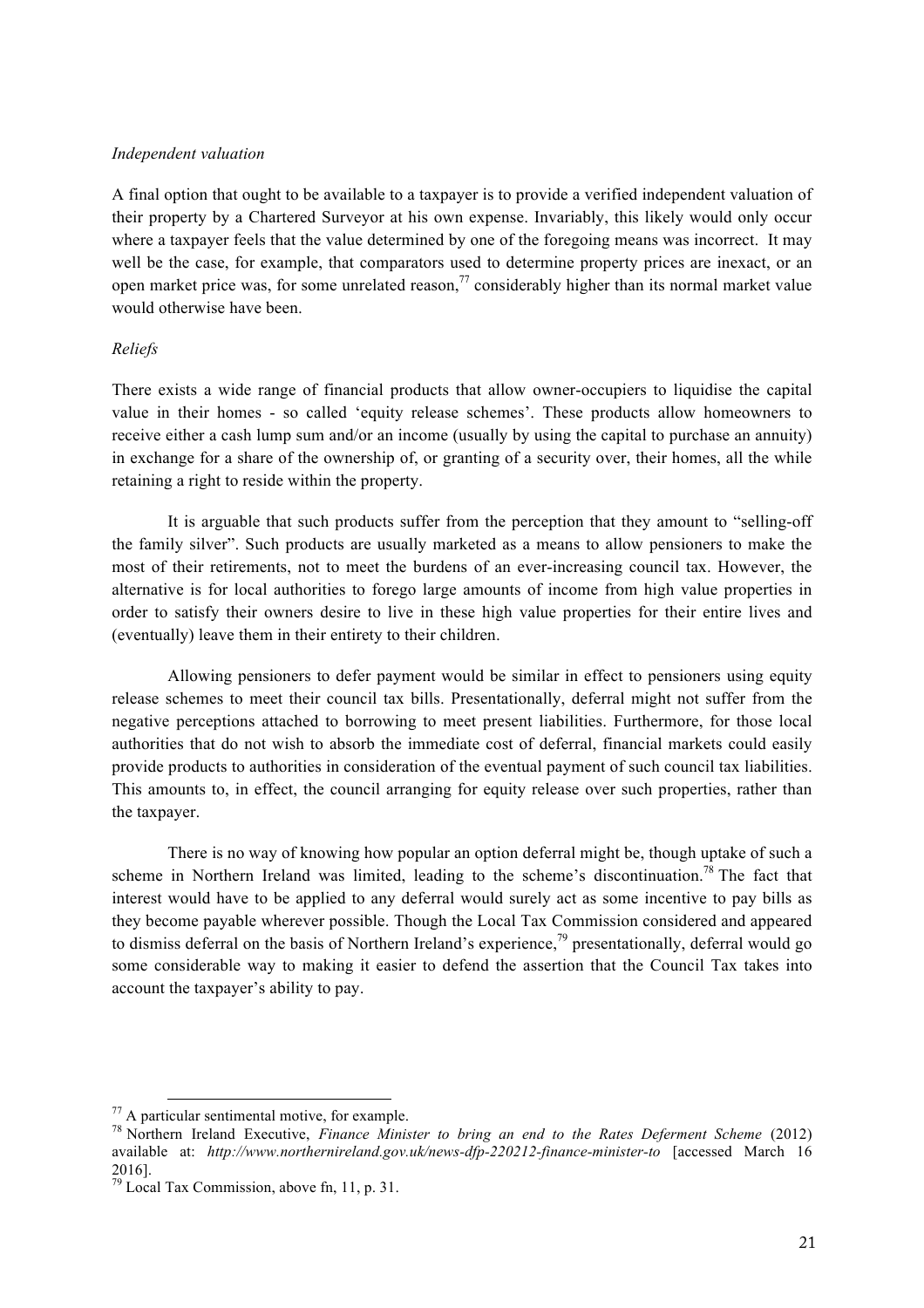#### *Other recommendations*

It is also recommended that the revenue base of local government should be diversified. This would have the advantage of increasing the proportion of revenue local authorities raise autonomously, whilst simultaneously reducing the likelihood of "revenue shock" should a decline in their sole source of income occur.

Prospective candidates for further devolution to local government include environmental taxes such as landfill tax and the plastic bag tax, and the power to levy hotel taxes. Though not the subject of the present inquiry, the continued nationalisation of Non-domestic Rates ought to be reviewed in the near future as well.

The on going discussion surrounding the Smith Commission process and the new Scotland Bill should keep in mind the potential for further devolution of revenue powers to local government.

From a cosmetic perspective, it might be worth re-naming the Council Tax. Its sheer unpopularity amongst taxpayers means that any programme of substantial reform to the Tax, such as this article suggests, ought to be reflected in its appearance. "Local Property Tax" might be a more appropriate name.

Finally, a greater effort ought to be made to preserve the fiscal autonomy of local government in Scotland. Political parties should refrain from running in national elections on policies that fall exclusively within the ambit of local control. The Scottish Government should respect the autonomy of local government by ending the Council Tax freeze, and allowing local authorities to set the Tax at the level they feel is most suitable. Furthermore, the Scottish Parliament should legislate to protect the fiscal autonomy of local government. Though the Parliament cannot actually bind itself, or its successors, it would be a powerful gesture of respect for the fiscal autonomy of Scotland's councils.

## **Conclusion**

The Council Tax represented a compromise, but arguably one that represents the worst of all worlds. Contrary to the rhetoric, it does take some account of means – but not necessarily income; it is a property tax, but it bears only the scantest relationship to property values; and while its flatness does increase its correlation to local service consumption, it does not do so anything like as precisely as service charging.

However, property taxation is the form of taxation that is by far the best suited to financing local government, and there is nothing inherent in the Council Tax that prevents it from operating as a reasonably efficient property tax. Many of the criticisms frequently levelled at the Council Tax – the burden it places on individuals of lesser means, and of older people on fixed incomes – can easily be overcome by structural changes to the base as well as allowing for deferral of payment for certain taxpayers.

The proposals contained within this article are, quite intentionally, not particularly revolutionary. However, they do go some way to better satisfying the criteria for good local taxation set out in Part I. While there is no denying that the Council Tax provides an autonomous source of revenue, discontent with the tax has resulted in it being frozen by the Scottish Government, severely